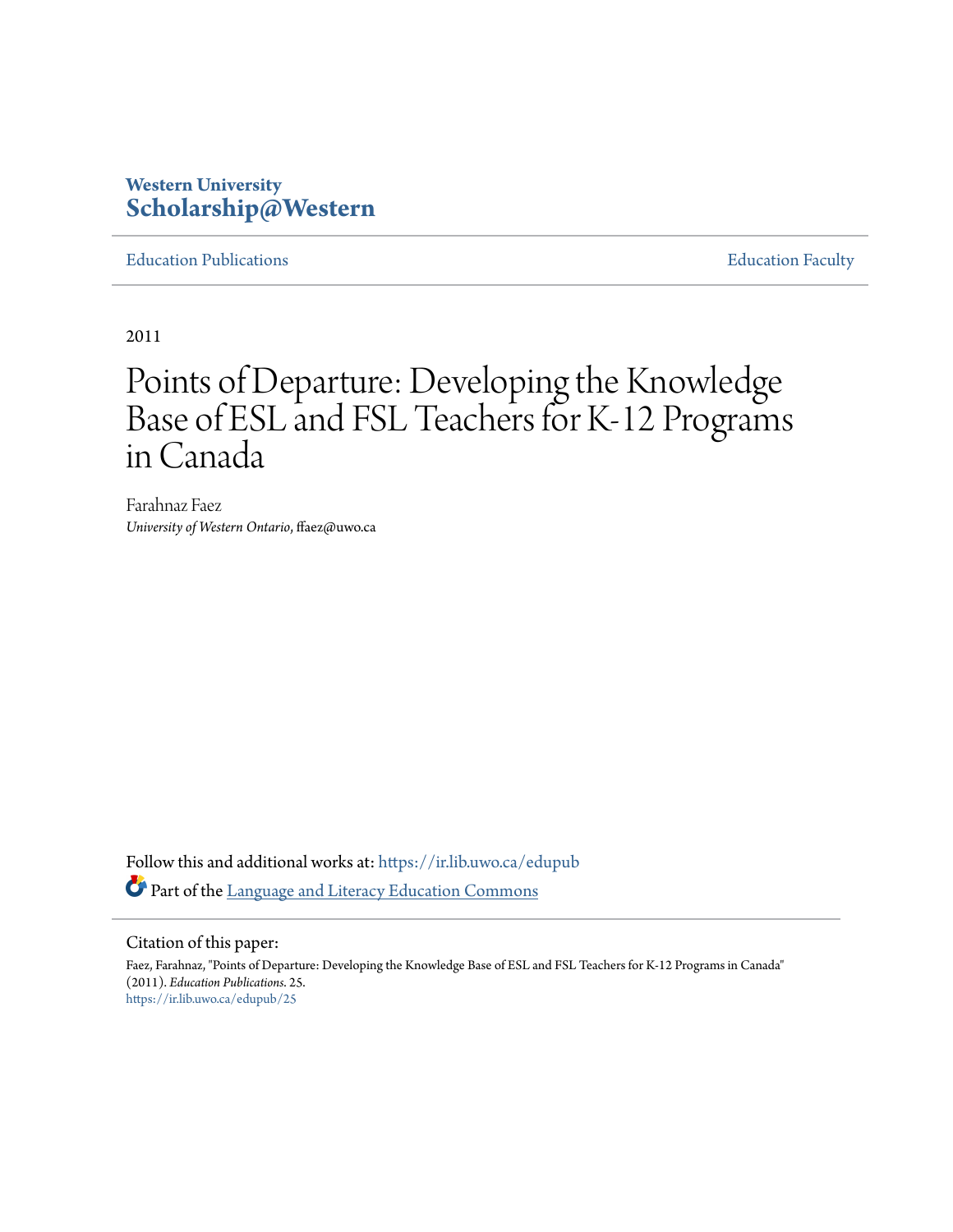# **Points of Departure: Developing the Knowledge Base of ESL and FSL Teachers for K-12 Programs in Canada**

# Farahnaz Faez *The University of Western Ontario*

#### **Abstract**

In this paper, I examine the contextual factors that impact the development of knowledge base of teachers of English as a second language (ESL) and French as a second language (FSL) for teaching in Kindergarten through Grade 12 programs in Ontario. Using a sociocultural orientation to second language teacher education and prominent knowledge base frameworks from the field, I discuss how a variety of local contextual factors impact the development of teacher candidates' (TC) knowledge base in pre-service teacher education programs in Canada. Individual factors include: the linguistic and cultural backgrounds of candidates' in ESL and FSL programs, the TCs' language proficiency in the target language, their personal experiences and understanding of language development, and their familiarity with real life experiences of ESL and FSL students. Beyond their own experiences, integral to TCs knowledge base are the range of student populations they could serve and the variety of language teaching contexts they can encounter in the Ontario context. I discuss the implications of such nuances for policy and practice in language teacher education programs across Canada.

#### **Résumé**

Dans cet article, nous remettrons en question les facteurs contextuelles qui influencent le développement de la base de connaissances dont les enseignants d'anglais comme langue seconde (ALS) et de français comme langue seconde (FLS) ont besoin pour enseigner l'ALS et le FLS de la maternelle jusqu'à la 12e année en Ontario. En adoptant une optique socioculturelle envers la formation des professeurs de langue seconde et en faisant appel aux principaux cadres théoriques centrés sur la base de connaissances des enseignants, nous examinerons comment une variété de facteurs influencent le développement de la base de connaissances des futurs enseignants inscrits dans des programmes de formation initiale de professeurs au Canada dont : leurs origines linguistiques et culturelles; leur compétence linguistique dans la langue cible; leur vécu personnel ainsi que leur compréhension et du développement langagier, et du vécu des étudiants d'ALS et de FLS. A part les expériences personnelles des futurs enseignants, il est important de savoir s'il existe des liens ou un écart entre leur base de connaissances et la population estudiantine à qui ils feront face dans des contextes variés à travers l'Ontario. Nous discuterons des implications de ces nuances sur les politiques et les pratiques des programmes de formation d'enseignants de langue seconde à travers le pays.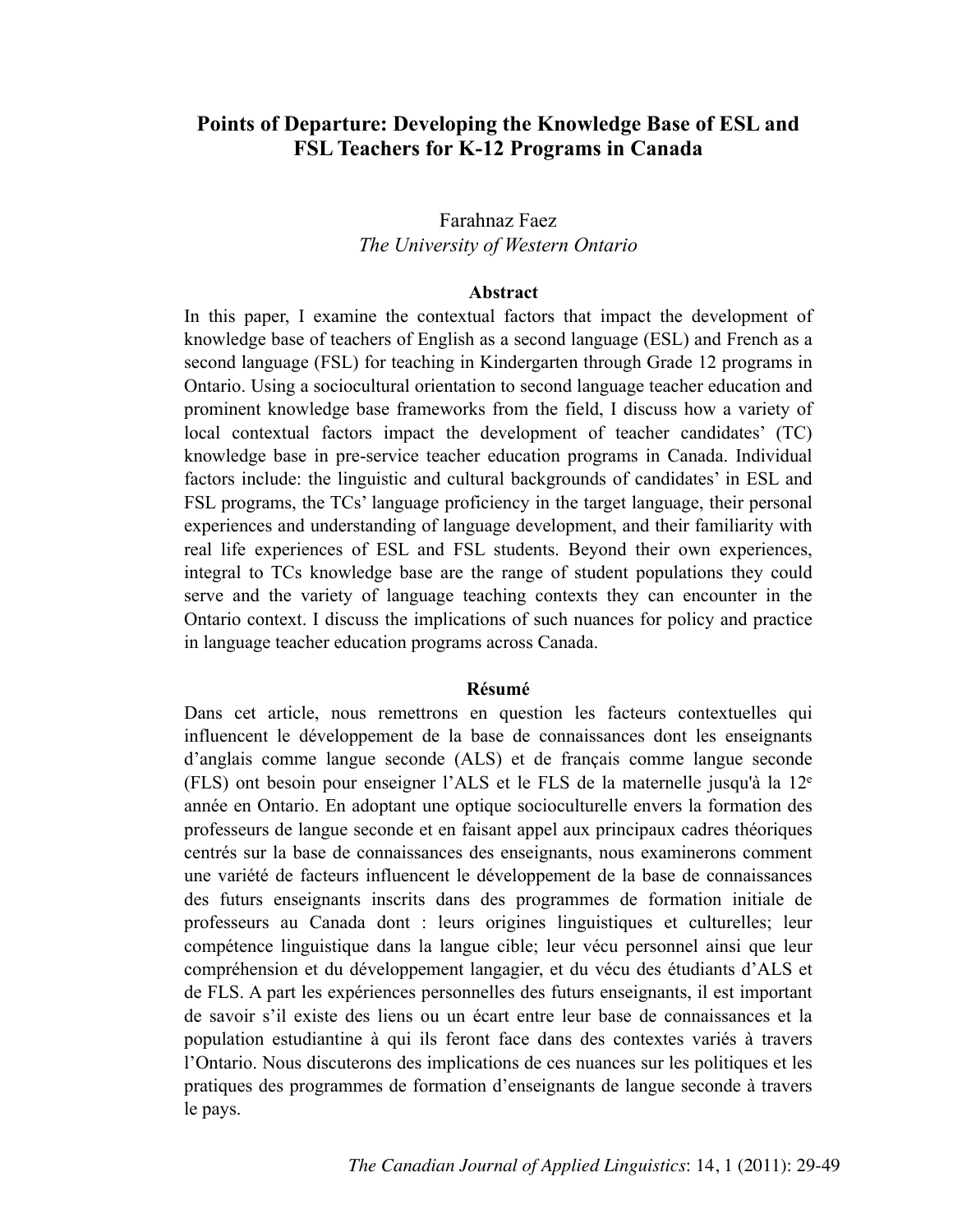## **Points of Departure: Developing the Knowledge Base of ESL and FSL Teachers for K-12 Programs in Canada**

## **Introduction**

As teacher education expands in Canada to serve an increasingly diverse student population, while at the same time preserving national languages such as French, it is important to revisit traditional teacher education knowledge base paradigms. This paper examines the local contextual factors that influence the development of the required knowledge base of teachers of English as a second language (ESL) and French as a second language (FSL) teaching in Kindergarten through Grade 12 (K-12) programs in Canada. While there are many similarities between ESL and FSL teacher education, there are some fundamental contextual differences that warrant attention.

Language teacher education frameworks provide a template for pre-service programs to address. Existing frameworks often emphasize the core knowledge base required for teaching a language irrespective of significant factors such as the language under study, the teacher candidate (TC), and contexts in which teachers will be teaching. By examining knowledge base frameworks in language teacher education research from a sociocultural orientation of teacher learning (Johnson, 2009), I problematize current assumptions in FSL and ESL teacher education in Canada and provide a new way of thinking about knowledge base frameworks and conceptualizations. I examine how the background of TCs in ESL and FSL teacher preparation programs, the status of English versus French, the diverse student populations TCs are preparing to teach, as well as the varied contexts in which they engage in language teaching, impact the knowledge base that needs to be emphasized in teacher education programs.

This paper is divided into three discussions. First, I start by highlighting some key issues in the literature on second-language teacher education and knowledge base paradigms and provide some contextual information about ESL and FSL teacher education in Canada. Second, I use Richard's (1998) domains of knowledge, as well as Freeman and Johnson's (1998) reconceptualization argument as a framework to discuss the contextual differences in developing a knowledge base for ESL and FSL teachers in Canada. In the final section of this paper, I outline the implications of these differences for policy and practice in language teacher education programs across Canada.

## **Second Language Teacher Education**

What constitutes the core knowledge base for language teachers to be effective in their profession? This is a central issue in second-language teacher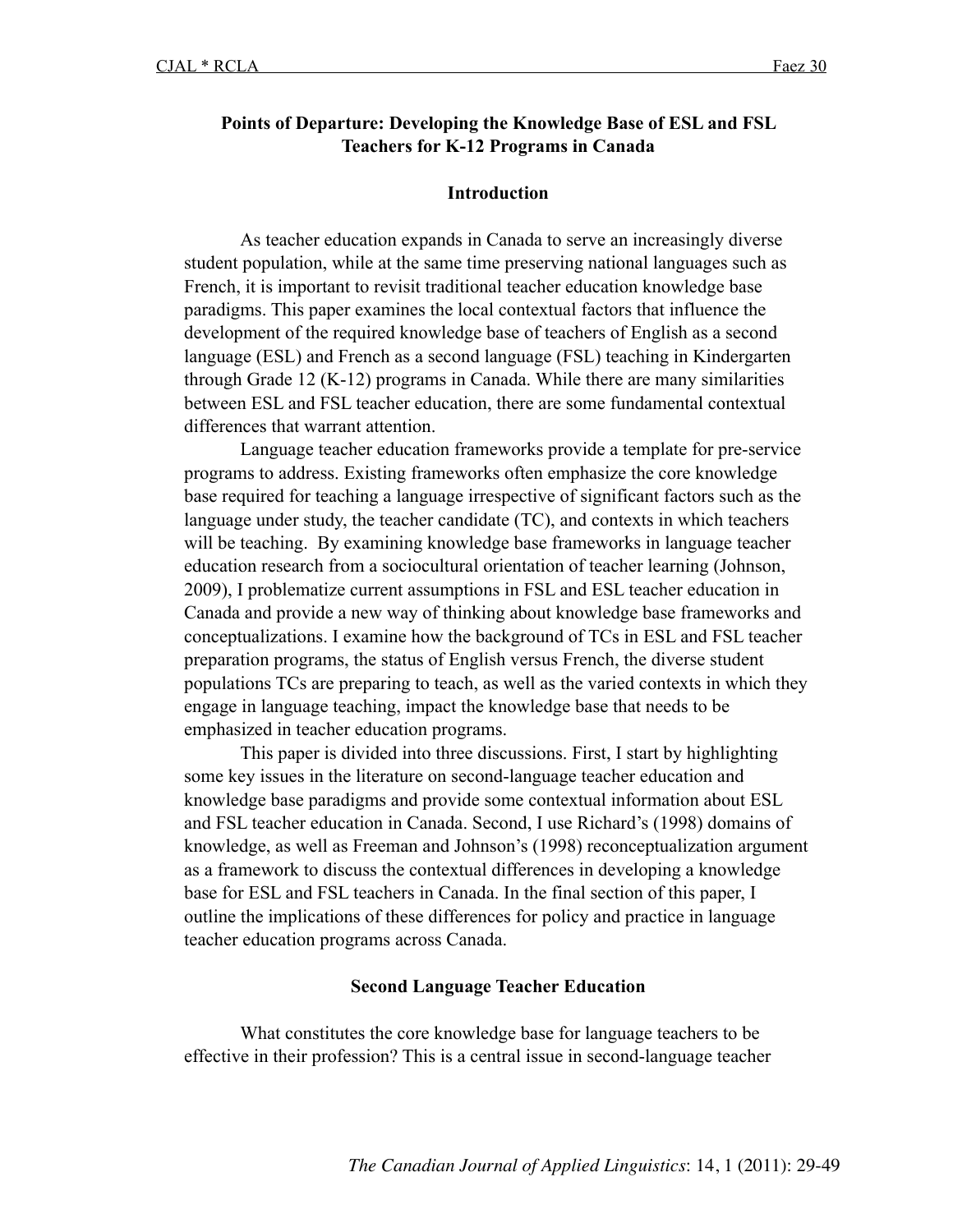education<sup>1</sup>. The term second-language teacher education (SLTE) was coined by Richards (1990) to refer to the training and education of second-language <sup>[2](#page-3-1)</sup> teachers. Despite the importance of outlining a core knowledge base for SLTE programs, there is little consensus in the field as to exactly what effective language teachers need to know. Efforts have been made in the field to conceptualize the teaching process (e.g., Golombek, 1998; Tsui, 2003), the knowledge (e.g., Breen, 1991; Johnston and Goettsch, 2000), the cognition (Borg, 2003, 2006), and the beliefs (e.g., Almarza, 1996; Crandall, 2000; Peacock, 2001, Mattheoudakis, 2007) that teachers possess about teaching and learning, and how their knowledge, beliefs, and attitudes inform their practices (e.g., Basturkmen, Loewen, & Ellis, 2004; Freeman & Johnson, 2005; Tsui, 2003). Following the review of a fairly wide selection of accounts of practice in SLTE, Wright (2010) concludes that new theoretical conceptualizations of SLTE have not been taken up in the daily realities of these programs. In fact, SLTE has been highly prescriptive and reform in SLTE has been very slow (Wright, 2010). This also seems to be the case in Canada, where Salvatori (2009) observes that language teacher education does not seem to be keeping pace with the changes in the classrooms for which TCs are being prepared.

## **Knowledge and Teacher Knowledge**

As language teachers are teachers in the first place, it is important to examine how general teacher knowledge is conceptualized. Tsui (2003) argues that the conceptions of knowledge by Ryle (1949) and Polanyi (1966) have influenced the features of teacher knowledge as: (a) knowing-in-action and reflection-in-action (Schon, 1983); (b) "practical knowledge" (Elbaz, 1983); (c) "personal knowledge" (Clandinin & Connelly, 1987, 1991); (d) "situated knowledge" (Leinhardt, 1988); and (e) "content knowledge" (Shulman, 1987). Different from the conceptions of knowledge as experiential and situated, Shulman (1987) proposes a theoretical framework of teacher knowledge that is analytical. He distinguishes three categories of content knowledge: (a) subject matter knowledge, (b) pedagogical content knowledge, and (c) curricular knowledge. In addition, the model includes categories such as knowledge of learners and their characteristics, educational contexts, and evaluation. Shulman's conception of knowledge in teacher education is not revolutionary, but has been quite influential and scholars have based their conceptions of knowledge on his framework (e.g., Richards, 1998). Compared to the literature that has examined the knowledge of general

<span id="page-3-0"></span><sup>1</sup> The terms teacher education and teacher development are used interchangeably in this paper. Tarone and Allwright (2005) distinguish training, education, and development. They perceive training as being concerned with skills, education with knowledge, and development with understanding. This fine distinction has not been taken into consideration in using the terms teacher education and teacher development in this paper.

<span id="page-3-1"></span><sup>2</sup> I use the term second language to refer to the teaching and learning of a second, additional, or foreign language.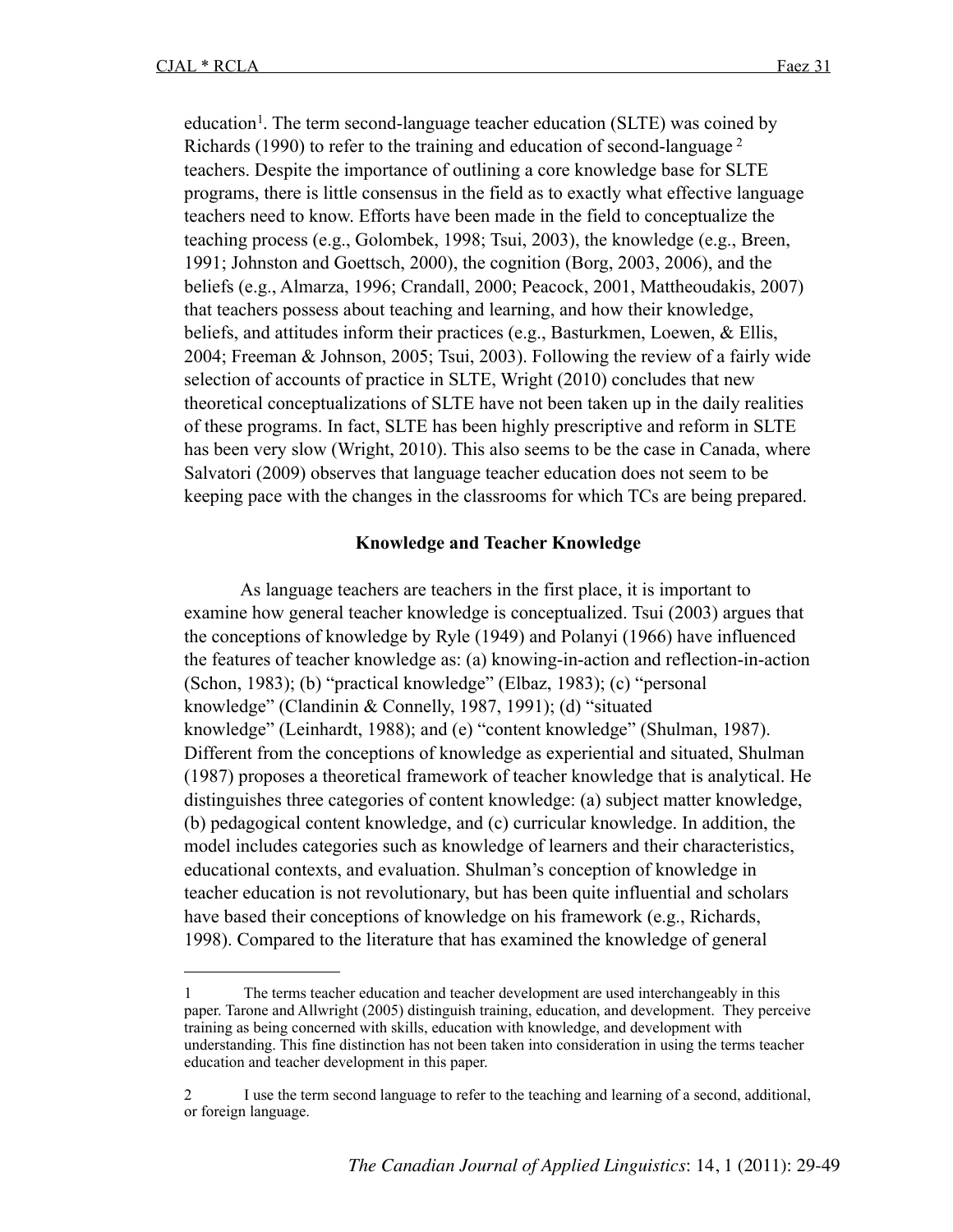teachers (e.g., Grossman, 1990; Hillocks, 1999, Cochran-Smith, Feiman-Nemser, McIntyre, &Demers 2008), little research has focussed on second-language teacher knowledge (see however, Andrews, 1999, 2001; Borg, 2006, 2010; Day 1993; Day & Conklin, 1992; Tsui & Nicholson, 1999; Wright, 2010). Second-language teaching is complex compared to other subject matter in that the target language is both the medium of instruction and the object of learning. Conceptualizations vary as to what the "knowledge base" of second-language teaching entails and how it is constituted.

#### **Knowledge Base of Second Language Teachers**

Knowledge base refers to the expertise, understanding, awareness, knowledge, and skills that second-language teachers need to possess in order to be effective teachers (Day, 1993; Freeman & Johnson, 1998; Richards, 1998; Tedick, 2005). Lafayette (1993) proposes three domains which encompass second-language teachers' subject matter knowledge: (a) language proficiency, (b) civilization and culture, and (c) language analysis (i.e., knowledge about the language). He argues that language proficiency is crucial for effective language teaching. He also emphasizes that teachers should be cognizant of the culture(s) of the languages they teach, and, more importantly, they should help students gain awareness of themselves as cultural beings. Regarding language analysis, Lafayette believes that teachers should possess knowledge of linguistic structures as well as knowledge of applied linguistics (e.g., knowledge and understanding of second language acquisition, fossilization, input/output processing, contrastive analysis/grammar, and error correction).

Based on the work of Lafayette (1993) and Day and Conklin (1992), Day (1993) proposes a framework for SLTE that includes four domains of knowledge: (a) content knowledge, (b) pedagogic knowledge, (c) pedagogic content knowledge, and (d) support knowledge. This framework was specifically designed for English as a second language/English as a foreign language (ESL/EFL) teacher education programs in Canada. In this paradigm, content knowledge refers to knowledge of subject matter; pedagogic knowledge refers to knowledge of practices of teaching; pedagogic content knowledge refers to knowledge of teaching strategies for teaching the subject matter, and support knowledge refers to knowledge of fields/disciplines which influence language teaching such as linguistics and sociolinguistics.

Richards (1998) finds Shulman's (1987) conceptualization of knowledge base a useful frame of reference for examining the core knowledge base of second language teachers. He proposes six dimensions: (a) theories of teaching, (b) teaching skills, (c) communication skills and language proficiency, (d) subject matter knowledge, (e) pedagogical reasoning and decision making, and (f) contextual knowledge. Later in this paper, I elaborate on Richards' framework, explain what each domain of knowledge refers to, and use the framework to discuss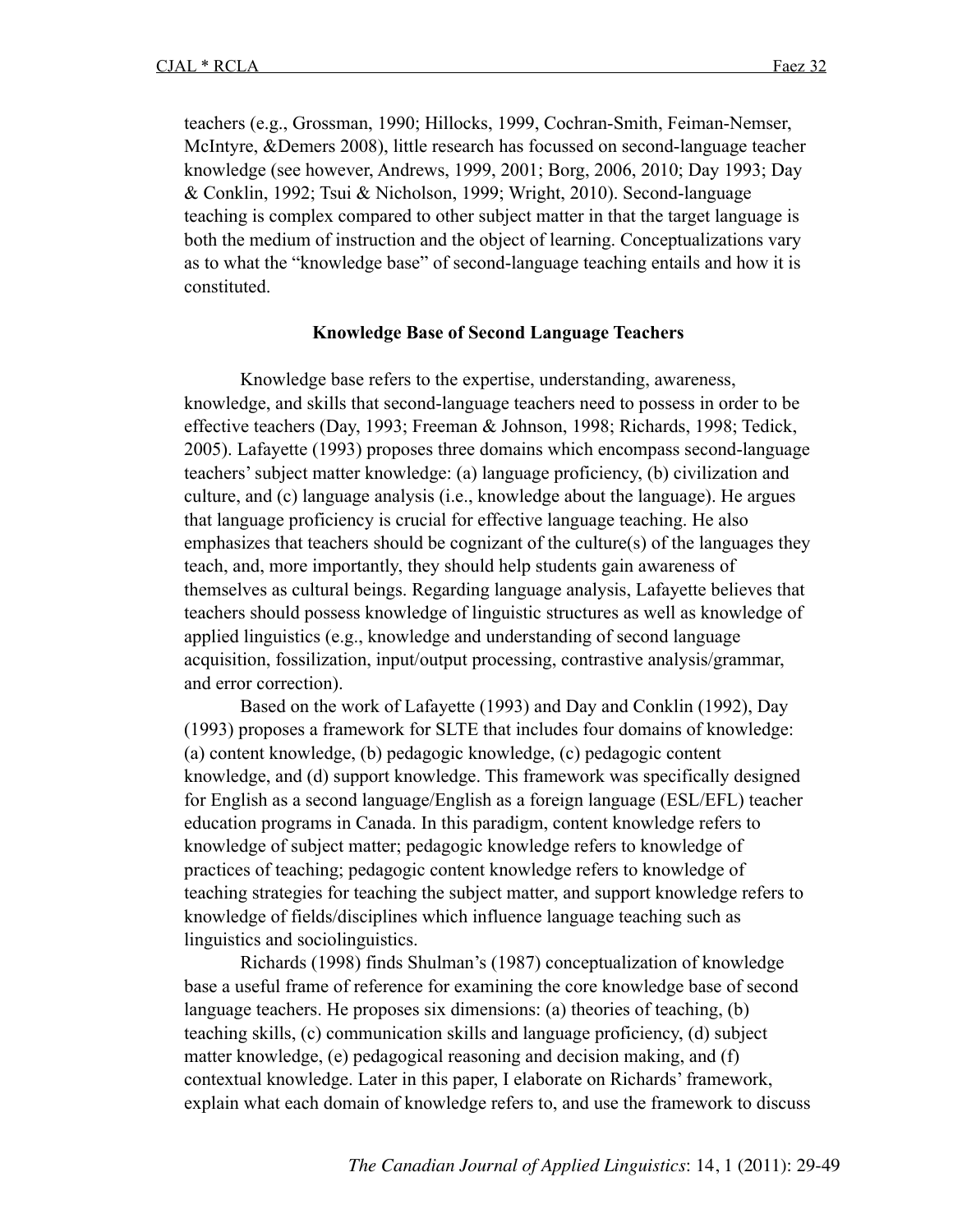the points of departure in ESL and FSL teacher education programs in Ontario, Canada. It is important to note that despite their presentation as fragmented components, there is acknowledgment that the domains in Richards' model are inherently integrated and interrelated (Grossman, 1995; Richards, 1998).

Freeman and Johnson (1998) make a significant contribution to the knowledge base debate in their seminal article titled "Reconceptualizing the knowledge base of language teacher education." In this article, they argue for a reconceptualization of the knowledge base of language teacher education and propose a framework of language teacher education that focuses on the "activity" of teaching and is comprised by three inter-related domains: (a) the teacher-learner, (b) the social context, and (c) the pedagogical process. Tarone and Allwright (2005) criticize Freeman and Johnson for not emphasizing the fundamental differences between general teacher learning and language teacher learning. Tarone and Allwright argue that language as a subject is uniquely and fundamentally different from other subject matter. Thus, SLTE is different from teacher education for other disciplines. Second language education programs should therefore draw on research that is unique to second language contexts. Tarone and Allwright (2005) argue that, "teachers of different subject areas must learn different things and may have to learn those things in different ways" (p.7). In response to this critique, Freeman and Johnson (2005) have noted that, in fact, this emphasis is at the heart of their reconceptualization. Freeman and Johnson's proposal emphasizes "who teaches what to whom, where?" (1998, p. 405). Their reconceptualization is particularly relevant to Canadian language teacher education programs given the multitude of contextual factors that impact the focus and delivery of such programs (e.g., diversity that exists among TCs, the target languages they are preparing to teach, the context(s) of their schooling, and the student population(s) with whom they are preparing to work). Furthermore, their reconceptualization is the start of a new, sociocultural orientation to SLTE whereby teacher-learning is viewed as situated and highly context-dependent.

There have also been calls in the field to establish standards for the content of language teacher education programs and delineate its knowledge base so that effective teacher education programs can be developed (Guntermann, 1993). One such response comes from the National Council for Accreditation of Teacher Education (NCATE) that has operationalized knowledge base in terms of standards for language teachers. The NCATE's (2008) Program Standards for Foreign Language Teacher Preparation outline the knowledge base, skills and disposition of effective language teachers. These six standards include: (a) language, linguistics, comparisons; (b) cultures, literatures, cross-disciplinary concepts; (c) language acquisition theories and instructional practices; (d) integration of standards into curriculum and instruction; (e) assessment of language and cultures; and (f) professionalism (NCATE, 2008). These standards are intended to provide a framework for what teachers need to know and be able to do in order to be effective language teachers. NCATE is an American, performance-based system of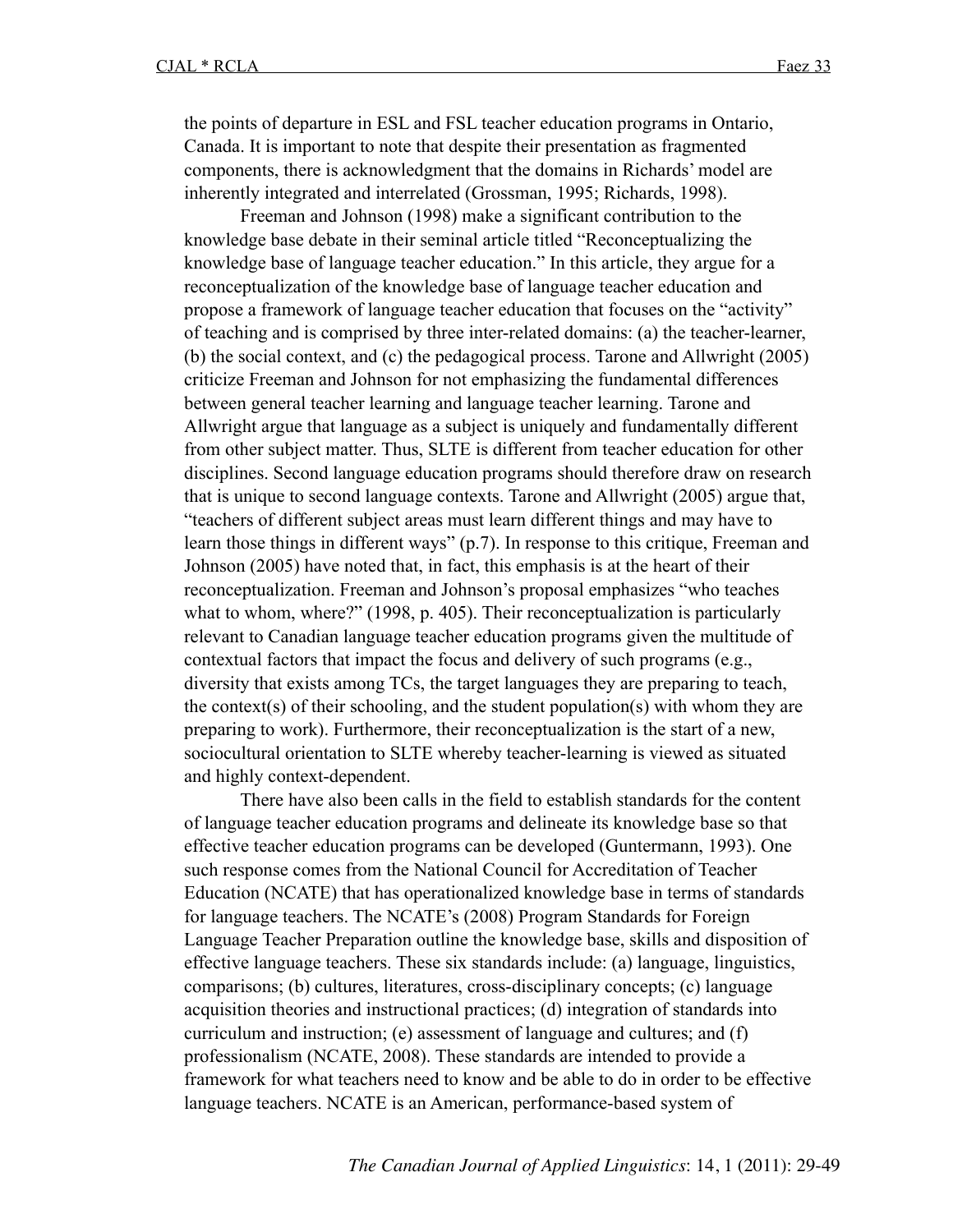accreditation and this form of accreditation practice is not prevalent in the Canadian language teacher education system. There is little or no research done on the efficacy and the validity of such standards for language teacher preparation programs. Donato (2009) asserts that standards provide a framework for assessing the scope of curricula and what teachers need to know but they do not offer any direction on how to achieve such goals. Teachers may be able to demonstrate their competency in areas of the standards but still be ineffective in the classroom. Richards (2008) remarks that an unquestioned assumption is that such competency and knowledge informs classroom practices while research (e.g., Bartels, 2005) shows that teachers often fail to implement such knowledge in their classrooms. He further argues that the standards movement "reflects a reductionist approach in which learning is reduced to the mastery of discrete skills that can easily be taught and assessed (p. 172)." In the Canadian FSL context, Salvatori and MacFarlane (2009) identified three main categories of competency for effective French teachers: (a) pedagogical skills, (b) cultural competency, and (c) French proficiency. This report was prepared as a response to the Canadian Association of Second Language Teachers' (CASLT) interest in examining the knowledge base of FSL teachers. Discrete skills have been emphasized in this model taking the specific local contextual factors into account (French as second language teachers in Canada). Table 1 provides a summary of knowledge base frameworks discussed in this paper.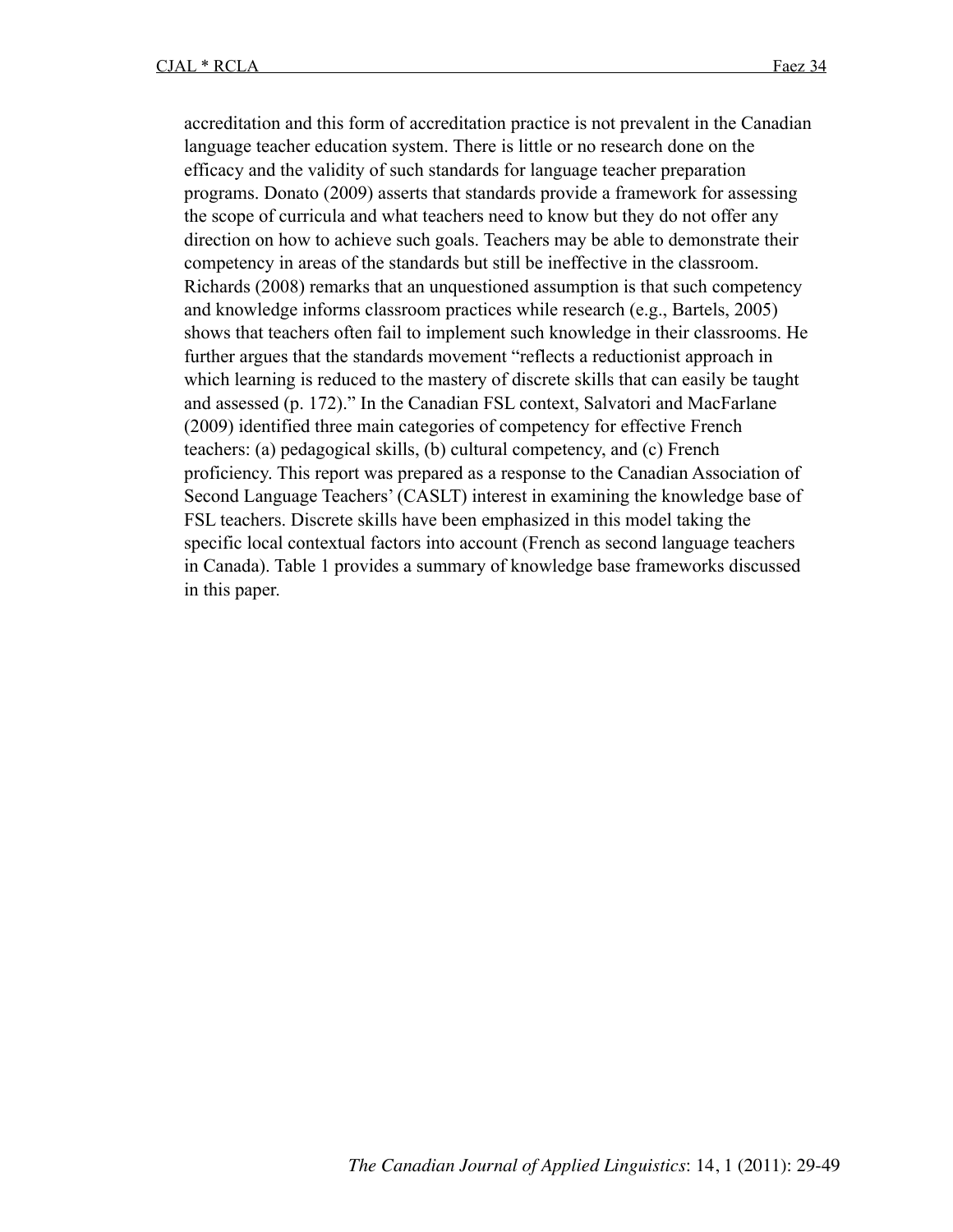## Table 1

## *Summary of Knowledge Base Frameworks*

|                     | Shulman Lafayett                                |                                                                       | Day                               | <b>Richards</b>                                         | Freeman                       | <b>NCATE</b>                                                          | <b>Salvatori</b>                                 |
|---------------------|-------------------------------------------------|-----------------------------------------------------------------------|-----------------------------------|---------------------------------------------------------|-------------------------------|-----------------------------------------------------------------------|--------------------------------------------------|
|                     | (1987)                                          | e(1993)                                                               | (1993)                            | (1998)                                                  | &<br><b>Johnson</b><br>(1998) | <b>Standards</b><br>(2008)                                            | $\boldsymbol{\&}$<br><b>MacFarlan</b><br>e(2009) |
|                     | subject<br>matter<br>knowledge                  | language<br>proficienc<br>У                                           | content<br>knowledge              | theories of<br>teaching                                 | the teacher-<br>learner       | language,<br>linguistics,<br>comparisons                              | pedagogical<br>skills                            |
|                     | pedagogical civilizatio<br>content<br>knowledge | n and<br>culture                                                      | pedagogic<br>knowledge            | teaching skills                                         | the social<br>context         | cultures,<br>literatures,<br>cross-<br>disciplinary<br>concepts       | cultural<br>competency                           |
| Knowledg<br>e Bases | curricular<br>knowledge                         | language<br>analysis<br>(i.e.,<br>knowledge<br>about the<br>language) | pedagogic<br>content<br>knowledge | communicatio<br>n skills and<br>language<br>proficiency | the<br>pedagogical<br>process | language<br>acquisition<br>theories and<br>instructional<br>practices | (French)<br>language<br>proficiency              |
|                     |                                                 |                                                                       | support<br>knowledge              | subject matter<br>knowledge                             |                               | integration of<br>standards into<br>curriculum and<br>instruction     |                                                  |
|                     |                                                 |                                                                       |                                   | pedagogical<br>reasoning and<br>decision<br>making      |                               | assessment of<br>language and<br>cultures                             |                                                  |
|                     |                                                 |                                                                       |                                   | contextual<br>knowledge                                 |                               | professionalis<br>m                                                   |                                                  |

Moving away from "discrete" skills and competencies, SLTE is now influenced by perspectives drawn from sociocultural theory (Lantolf, 2000, 2009; Johnson, 2006, 2009). Sociocultural perspectives emphasize that learning is a "situated activity" that takes place in specific social contexts (Lave & Wegner, 1991). As Johnson (2009) points out, how an individual learns, what s/he learns, how s/he uses that information depends on the individual's prior experiences, the sociocultural contexts in which the learning takes place, and the individual's needs andwants, as well as what s/he is expected to do with that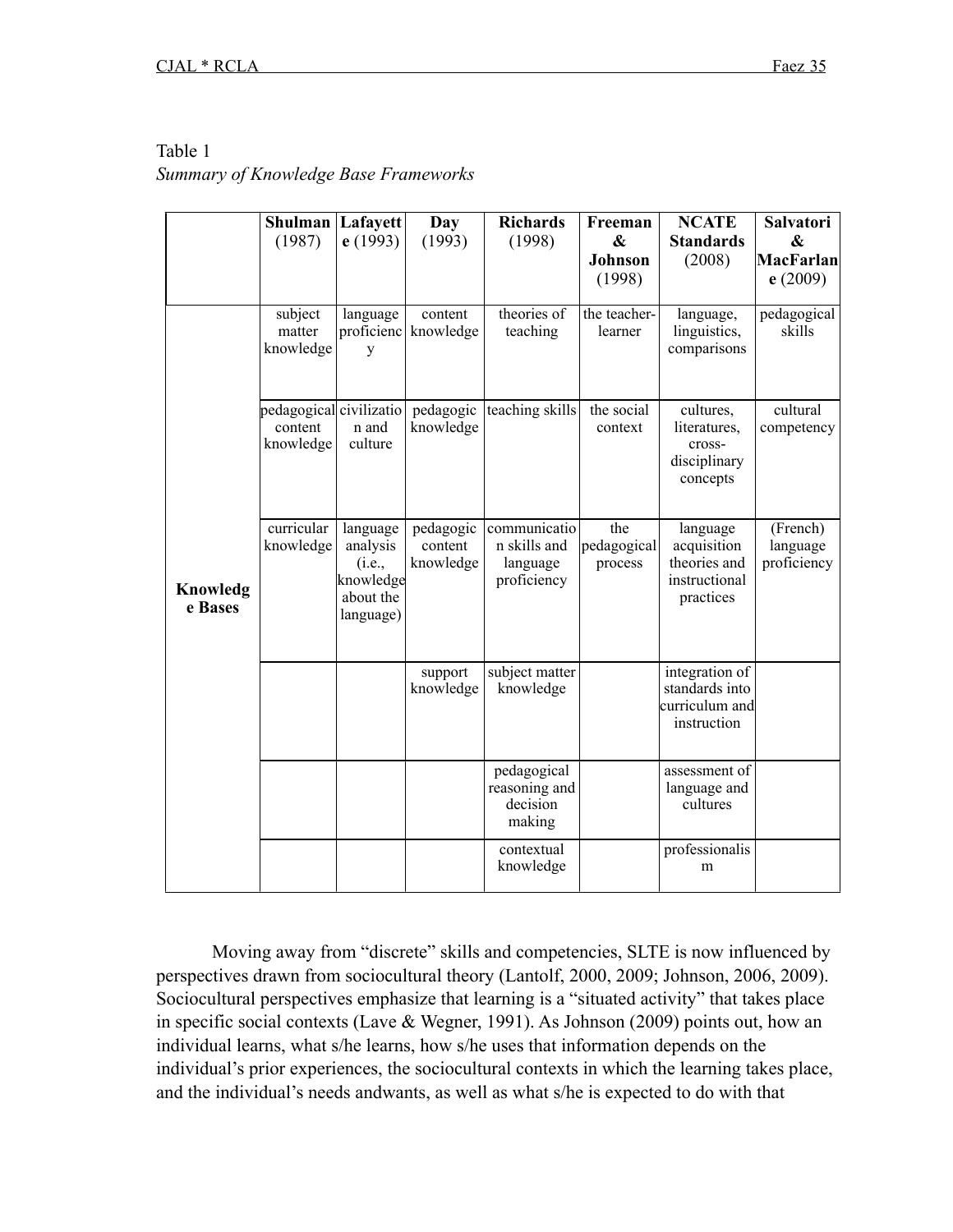knowledge. Thus, Donato (2009) questions the possibility of assessing teacher quality through standards while respecting the dynamic and situated understanding of teacher learning. Along these lines, Richards (2008) suggests that a focus on the "nature" of teacher learning should be at heart of rethinking the content and delivery models of SLTE programs. Adopting a sociocultural orientation he states:

From this perspective, learning takes place in a context and evolves through interaction and participation of the participants in that context. Teacher learning is not viewed as translating knowledge and theories into practice but as constructing new knowledge and theory through participating in specific social contexts and engaging in particular types of activities and processes. (Richards, 2008, p. 164)

Following these lines, I continue by providing a context for ESL and FSL teacher preparation in Ontario.

#### **ESL and FSL Teacher Education in Ontario**

In Canada, education is the responsibility of the provincial government and, therefore, each of the thirteen provinces and territories are permitted to establish their own teacher certification criteria. In most provinces and territories teacher accreditation falls under a department within the Ministry of Education. In Ontario, however, the College of teachers has been established to govern all aspects of the teaching profession (Salvatori, 2009). The Ontario College of teachers has designed a system of basic and additional qualification for teacher licensure in the province. In order to become certified, teacher candidates (TCs) should complete a program to teach at a particular grade level (e.g., K-6, 4-10, or 7-12) and for the secondary level, for specific subject areas (for grades 4-10 and 7-12). ESL and FSL require a qualification for the teacher to be able to teach them as subjects. The difference is that FSL is a teaching subject (teachable) in initial teacher education programs in Ontario. This means that TCs generally receive about a full course equivalent (e.g., 72 hours of instruction) in French curriculum and pedagogy. The government of Canada plans to double the number of bilingual graduates to 50% by 2013 (Government of Canada, 2003) and there is a chronic shortage of FSL teachers to deliver FSL programs (Salvatori, 2009).

 On the other hand, ESL is not a stand alone teachable; rather, a credential that is added to licensure in another area (e.g., math, geography, or elementary education). Therefore, ESL certification can only be obtained as an additional qualification. Canada receives approximately one quarter million immigrants every year and almost half (44.9%) of permanent residents in Canada settle in Ontario (Citizenship and Immigration Canada, 2009). ESL is not a mandated component of most initial teacher education programs in Ontario despite the fact that in Ontario, more than 30 percent of all immigrants are schoolaged and there are schools in Ontario where over 90 percent of the school population requires English language support (People for Education, 2009). Due to this diverse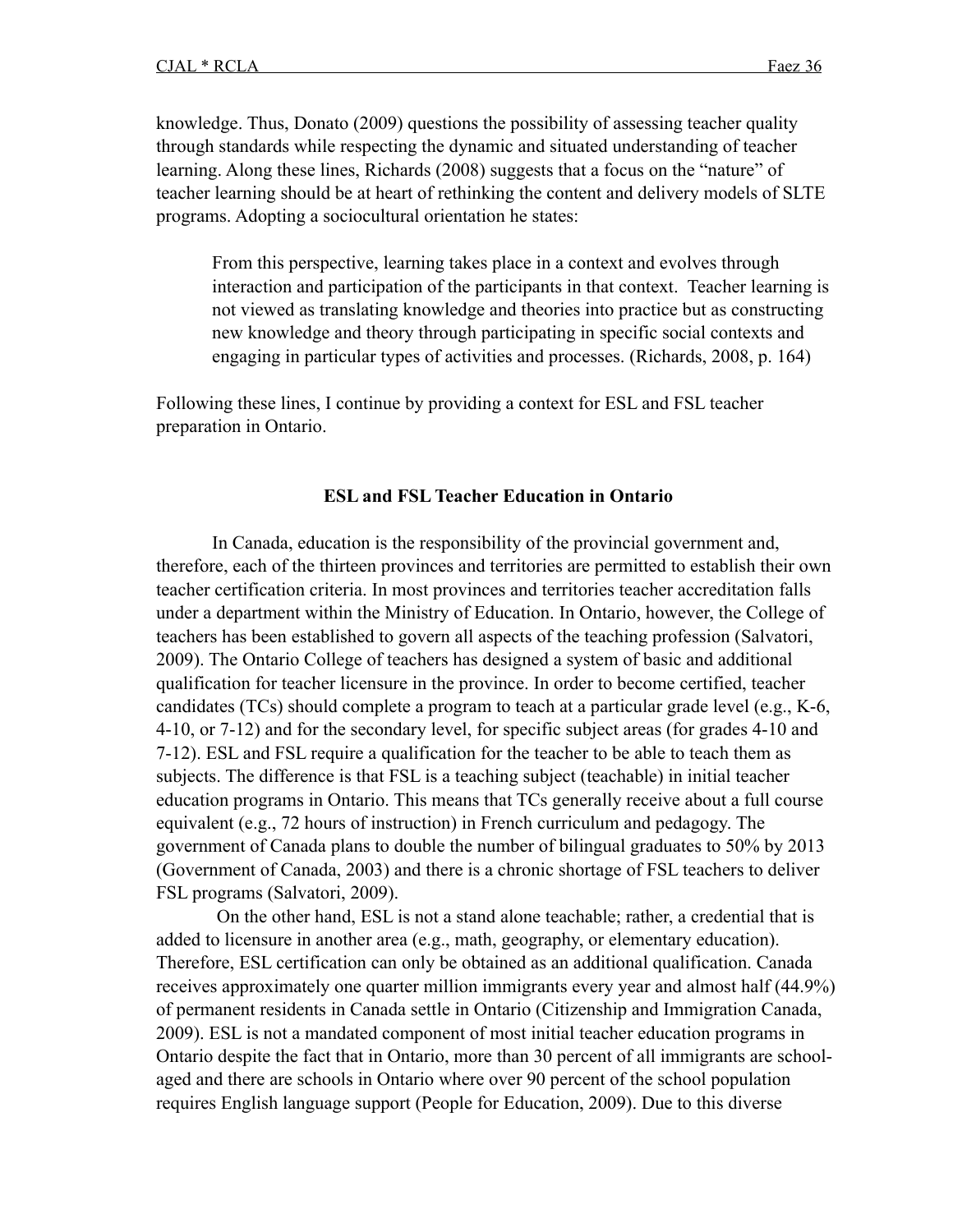demographic in the school population, the mandate of the provincial government has been to support every teacher in his or her efforts to become an ESL teacher (Ontario Ministry of Education, 1999). Most teacher education programs offer elective courses focusing on ESL-inclusive pedagogy in K-12 classrooms. These courses range from 18-36 hours of instruction for each course (e.g. Faculty of Education at The University of Western Ontario, Ontario Institute for Studies in Education at the University of Toronto).

### **Points of Departure: Developing the Knowledge Base of ESL and FSL Teachers**

I use Richards' (1998) framework of language teacher knowledge and Freeman and Johnson's (1998) emphasis on "who teaches what to whom, where" to discuss the points of departure in ESL and FSL teacher education programs in Canada. In this discussion, I draw on literature that pertains to native speaker and non-native speaker teacher characteristics specifically in the field of ESL where the literature is rich compared to FSL (see however, Bayliss & Vignola, 2007; Turnbull, 2006). I acknowledge the simplistic and problematic native–non-native dichotomy and have previously argued for a reconceptualization of the native–non-native categories (Faez, 2007)<sup>3</sup>. I use Richard's framework for two reasons: (a) it is comprehensive and highlights the various aspects that have been addressed by other educators in the field; and (b) it allows for differences to surface more clearly. I draw on Freeman and Johnson's (1998) emphasis on "who teaches what to whom where" as it provides a back drop from which to highlight the local contextual differences between ESL and FSL teacher education in Canada.

#### **Theories of L2 teaching.**

A theory of teaching provides the theoretical foundations for a teacher education program. In a language-teacher education program, this includes developing a critical understanding of major second-language teaching theories and their implications for teaching, as well as the assumptions, values, and beliefs underlying one's own pedagogical practices. TCs enter teacher preparation programs with preconceived notions of what constitutes language teaching based on their years of experience as language learners and what Lortie (1975) refers to as "apprenticeship of observation" (p. 61). Their notions might include that there is one right "method" to do so (Johnson, 2009).

<span id="page-9-0"></span><sup>3</sup> The native and non-native dichotomy is problematic both in terms of its linguistic designation as well as attributes associated to this designation. My research (2007) reveals that linguistic identities are complex, dynamic, multiple, and negotiable in specific social contexts. In spite of this acknowledgement, I use these labels when referring to studies whose purposes have been to investigate native/non-native language teacher issues. The native/non-native terminology is frequently used in literature and I am afraid I might be distorting much of the literature by using other terminology. However, I avoid using the labels in the discussions that I make replacing native/non-native speaker with terms such as "speakers of English or French as a first language" or "speakers of English or French as a second language" and also "Internationally educated TCs." I use the native/non-native literature to refer to some salient issues but my intent is not to generalize and attribute specific characteristics to each group based on their linguistic status. I emphasize that developing expertise in teaching is a highly individualistic phenomenon and broad generalizations are problematic. At the same time, I acknowledge that there is much that can be learned from some common themes and patterns.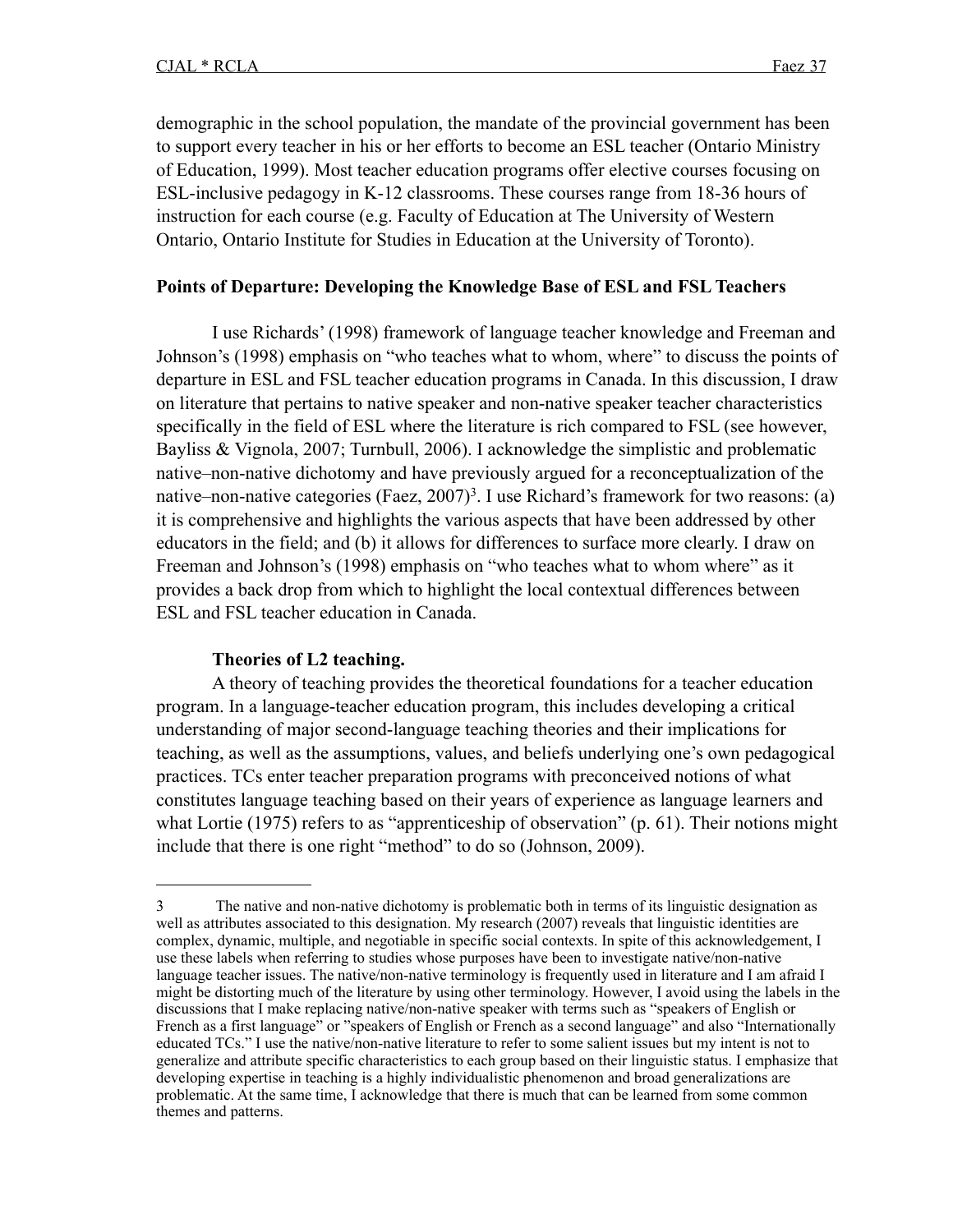Literature that pertains to native/nonnative language teacher issues suggests that the pedagogical assumptions, values and beliefs underlying individuals who speak a language as their first language could be quite different from those who speak it as a second language (Arva & Medgyes, 2000; Braine, 1999; Reves & Medgyes, 1994). Speakers of a second language generally have personal experiences learning the same language as a second language. Cook (2005) explains, non-native teachers, "provide models of proficient second language users in action in the classroom" (p. 57). They have often experienced a number of teaching methodologies as a student in such classrooms and therefore have developed a unique set of assumptions about language teaching theories. They have personally experienced what does and does not work for them. TCs do not have this tacit knowledge base to draw on in contexts in which they have no prior personal experience (e.g., if they were never required to learn content matter through the medium of a second language, perhaps even a second language that was not fully developed as is the case of many ESL learners). This mismatch places some TCs in an unknown position. This mismatch observation holds true for English-speaking TCs in ESL courses and Frenchspeaking TCs in FSL programs though in different ways. For instance, French-speaking teaching candidates in FSL programs who were schooled in French themselves may not understand what it is like for non-French-speaking children learning content matter in French immersion programs. It is important to note that not all TCs in ESL courses are English first language speakers and not all FSL candidates are French second language speakers. These differences nuance the mismatch alluded to above. In teacher education programs, it is extremely important that teacher educators draw on these varied backgrounds in helping language teachers develop an appropriate theory of teaching.

#### **Teaching skills.**

The core competency of a teacher is his/her teaching skills which Shulman (1987) refers to as instruction. This includes the most crucial aspects of pedagogy such as organizing and managing the classroom, preparing lesson plans, providing clear explanations, questioning skills, etc. In language teacher education this also includes developing competence in using language teaching methods (e.g., communicative language teaching, task-based language teaching, etc.), and being able to adapt teaching skills and approaches to new situations. Teacher education programs have a significant role in preparing TCs to develop appropriate teaching skills. Based on a comprehensive review of research on language teacher education, Wright (2010) concludes that SLTE programs have been highly prescriptive and reform in this area has been very slow. This observation holds true for both ESL and FSL programs in Canada (e.g., Lapkin, Mady, & Arnott, 2005; Salvatori, 2009; Turnbull, 1999) where experiential and interactive approaches are not necessarily being implemented in classrooms.

#### **Communication skills and language proficiency.**

Developing effective communication skills as a basis for language teaching is particularly important. For effective language teaching, it becomes crucial for one to have an advanced proficiency in the target language and the ability to use it as a medium of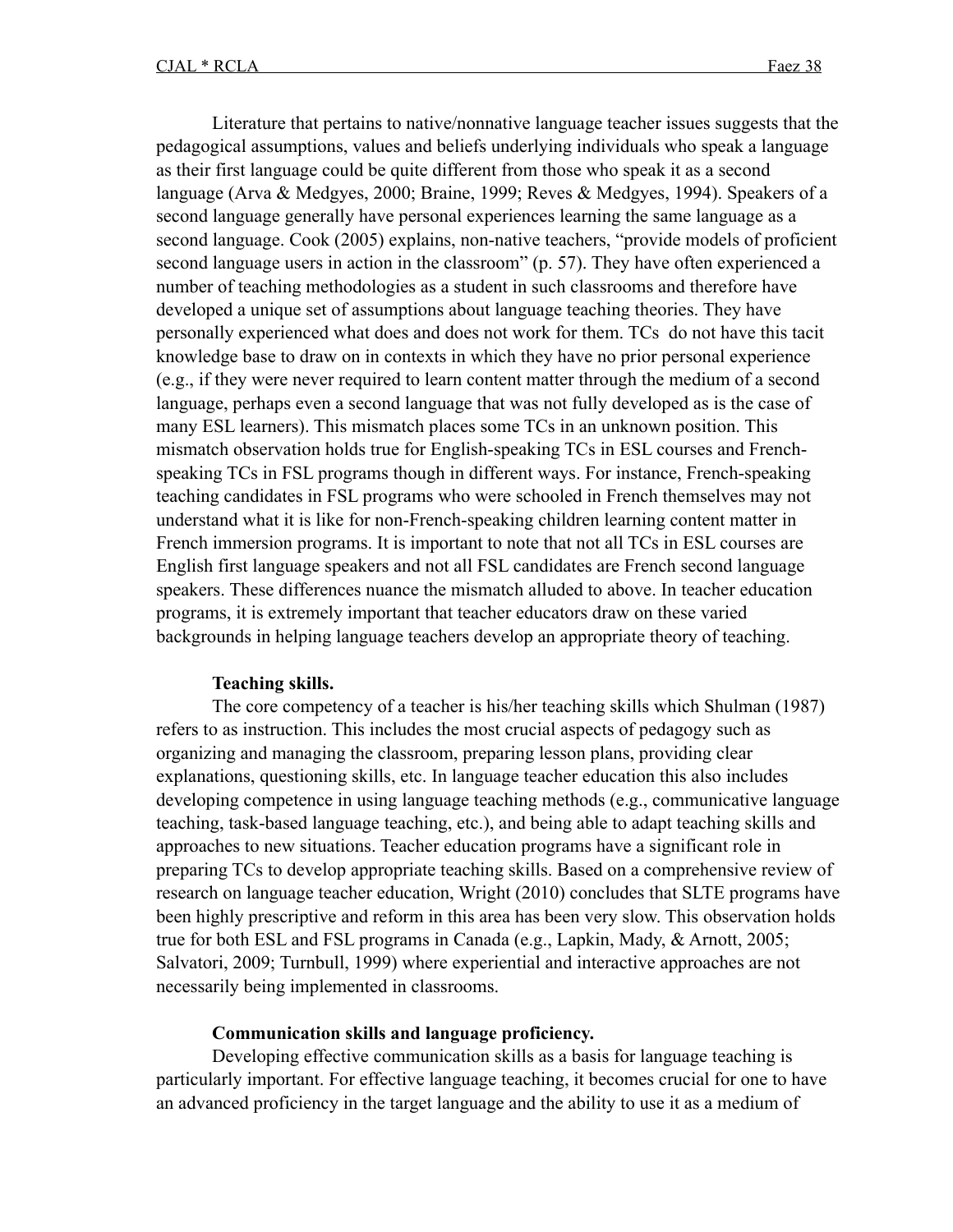instruction (communication skills). This does not mean that higher proficiency in a language makes a better teacher; in fact, TCs, regardless of their linguistic background need to develop effective communication and teaching skills (Coelho, 2004; Faez, 2008). Language proficiency is often identified by non-native teachers themselves to be their most identified weakness (Inbar, 1999; Mawhinney & Fengying, 1997; Medgyes, 1994; Tang, 1997). Teachers' lack of confidence in their level of language proficiency may limit their ability to conduct all classroom functions through the medium of the target language. Thus, maximizing target language use in the classroom (Turnbull  $\&$  Arnett, 2002) and providing opportunity for exposure through the target language may prove to be a challenge for FSL TCs who often do not speak French as their first language. The field has specifically emphasized language proficiency as a factor that affects major aspects of their teaching expertise including teaching skills and subject matter knowledge (Bayliss & Vignola, 2007; Reves & Medgyes, 1994; Turnbull, 2006). Li's (1998) study revealed that non-native speakers perceived their gaps in their English proficiency to constrain them when implementing communicative methodologies. The chronic shortage of FSL TCs has sometimes led to placing unqualified and ill-prepared FSL teachers in classrooms (Salvatori, 2009);therefore, FSL teacher education programs should emphasize improving French language skills in their courses. Internationally educated TCs who are also from diverse linguistic backgrounds in initial teacher education programs may also need such emphasis in the program (Gagné, Faez, & Lawrence, 2007).

On the other hand, for all other TCs who speak English as their first language and have experienced English-medium schooling, improving their language proficiency is not usually of concern. However, preparing them to communicate with individuals possessing limited English proficiency, where the teacher needs to be cognizant of colloquial expressions, figurative use of language, phrasal verbs, complex vocabulary, accented language, and speed of articulation, is significant (Coelho, 2004). Also, sensitizing TCs to issues related to successful intercultural communication (Cadman, 2000; Eland, 2001; Hofstede, 2001; LeGros, 2010; Roach, Cornett-Devito, & DeVito, 2005) in multilingual and multicultural classrooms is equally important. All teachers, regardless of their backgrounds and regardless of the languages they are teaching, need to develop appropriate communication skills for effective classroom instruction.

#### **Subject matter knowledge.**

What do language teachers need to know about the nature of language and language use? Knowledge of subject matter in this context includes pedagogically based descriptions of phonology, syntax, and discourse as well as an understanding of the nature of second language learning. Understanding the principal approaches of language teaching, curriculum development, testing and evaluation, and materials development is also part of subject matter knowledge of language teachers. Familiarity with the nature of language and language use often comes more naturally to individuals who have learned a language as a second language and not acquired it in a natural setting (Arva & Medgyes, 2000; Bailey, 2002). As Medgyes (2001) has noted, "non-NESTs [nonnative English-speaking teachers] can provide better *learner* models" (p. 436). Since they have been second language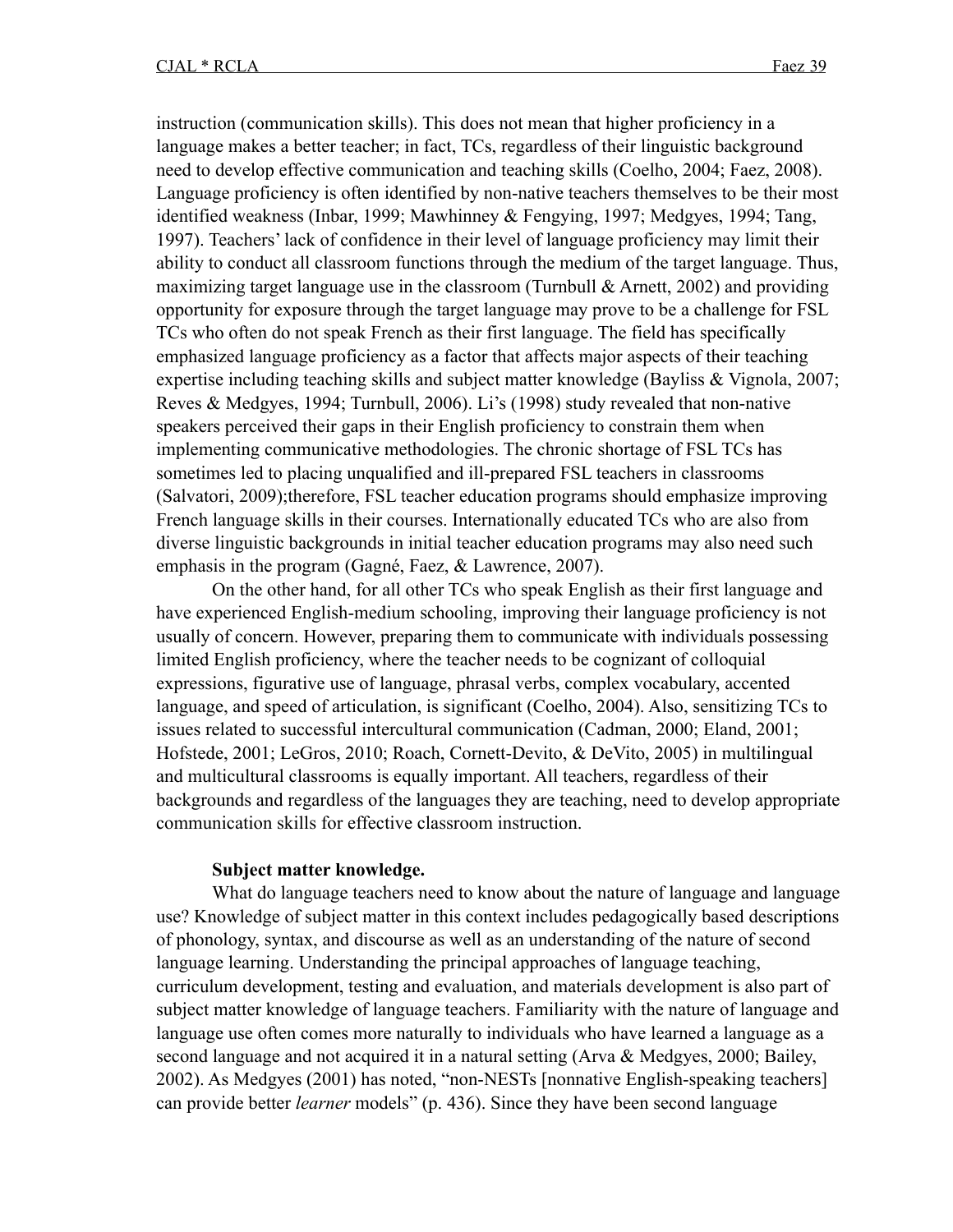learners themselves, they "have deeper insights into . . . the learning process" (p. 437.) Individuals who acquire a language as their first language "do not necessarily have a *conscious* knowledge of the grammatical rules of the language" (Cowan, 2008, p. 2). Nonnative speakers, on the other hand, could possess a much stronger explicit understanding of how the language works compared to individuals who speak it as their first language (Arva & Medgyes, 2000; Kamhi-Stein, Aagard, Ching, Paik & Susser , 2004; Medgyes, 1992, 1994). Arva and Medgyes (2000) posit that grammar occupies the "pride of place" (p. 361) on the non-native speaker teachers' list and ranks first on the gaps perceived in the native speaker repertoire of knowledge. Ellis (2004, 2006) suggests that this might be due to monolingualism versus bilingualism rather than native or non-native status of such teachers. This argument highlights that individuals who have learned a second language, regardless of what that second language is, develop stronger explicit understanding of the nature of language and how it works.

 In language teacher education programs explicit knowledge about the language and how language is learned, as well as knowledge of grammar and how language works are areas that need explicit instruction. TCs who speak English or French as a second language are often at an advantage in this area as they can relate such instruction to their personal experiences learning the same language in a classroom setting. Memories of language learning are not a substitute for explicit/tacit knowledge of the language. Although, personal and professional experiences with language learning can result in a higher level of empathy towards language learners (e.g., Arva & Medgyes, 2000; Barratt & Kontra, 2000; Hulsebosch & Koerner, 1993); Empathy alone, does not support TCs in developing appropriate language teaching skills (Faez, 2008). Explicit instruction on language teaching strategies is required for ESL and FSL TCs to develop such teaching skills. Should such explicit instruction be provided in teacher education programs, individuals who speak the target language as their second language may better relate the instruction to their personal and professional experiences (Faez, 2008).

#### **Pedagogical reasoning skills and decision making.**

Language teachers should be able to analyze pedagogical problems and develop alternative strategies for teaching. The ability of teachers to relate theories of language, teaching, and learning to language teaching in actual situations is also part of teachers' pedagogical reasoning and decision making. While pedagogical reasoning skills and decision making are individual phenomena, a teacher's linguistic background could have an influence on his or her ability to relate theories of language to actual teaching situations. For example, it is common for an individual who speaks a language as his or her first language to comment on the incorrect use of the language by offering the explanation of "it doesn't sound right." This feedback does little to help second language learners who often need meta-linguistic explanations of their errors. Providing meta-linguistic explanations and even predicting common errors and patterns of incorrect use of language often come more easily and naturally to second language speakers (Arva & Medgyes, 2000; Barratt & Kontra, 2000; Kamhi-Stein et. al, 2004; Medgyes, 1994). In the case of potential ESL and FSL teachers this applies to English and French second language speakers.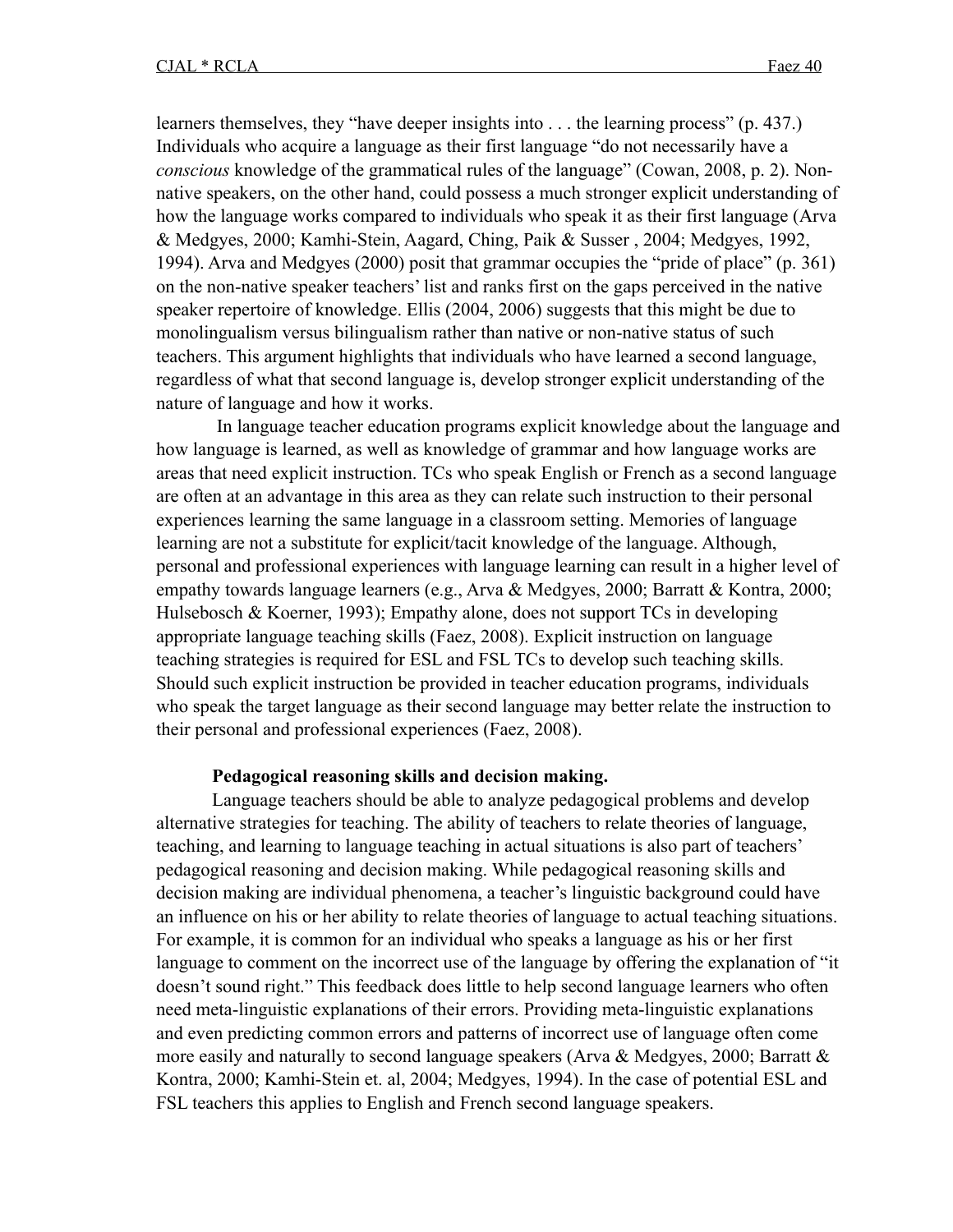#### **Contextual knowledge.**

A significant component of language teachers' knowledge is the understanding of how language teaching is influenced and shaped by the contexts in which it takes place, as well as by an understanding of the role of societal, community, and institutional factors that impact language teaching. The contextual knowledge of TCs in the ESL course and FSL course vary greatly. TCs generally have little understanding of experiences and challenges of English language learners (ELLs) in mainstream classrooms unless they are immigrants themselves. Gaining an understanding of the immigrant experience, going through culture shock, and relating to experiences of multilingual and multicultural students are areas where TCs need to further develop their skills (Faez, 2006). Internationally educated TCs however, are often at an advantage in relating to ELLs due to their personal experiences with immigration and diversity-related issues (e.g., Arva & Medgyes, 2000; Hulsebosch & Koerner, 1993). Even though most TCs in the FSL course have personally experienced learning French in Canadian FSL programs, classrooms are much more diverse than they use to be. One assignment which is beneficial for all TCs is to engage in classroom observations in ELL-populated schools and classrooms. Observations provide opportunity for enhanced understanding of these issues and can orient TCs to the nature of linguistically and culturally diverse classrooms.

#### **Discussion**

I adopt a sociocultural view of teacher learning which means acknowledging the "situated" and social nature of learning (Lave & Wenger, 1991, Johnson, 2009). A sociocultural view of SLTE emphasizes the influence of the broad social, cultural, and political context in which SLTE takes place on teacher learning and classroom practice. I therefore use Freeman and Johnson's (1998) emphasis on "who teaches what to whom, where?" to discuss the significance of contextual factors that impact ESL and FSL teacher preparation programs in Canada. The *who* in this paradigm refers to the teacher. The heterogeneity of second language teachers in the Canadian context is a central factor in determining the emphasis required in their language teacher education program. A sociocultural theory of teacher learning posits a central role to the formation and reshaping of teacher identity in SLTE programs (Clarke, 2008; Johnson, 2006, 2009). TCs' age, background, education experience, status as a first or second language speaker of the target language, as well as their experiences with issues of diversity, impact their learning and development of knowledge base as well as their teacher identity formation in teacher education programs.

The *what* of the paradigm refers to the target language to be taught. In the case of ESL and FSL education, there is a substantial difference between the status of English and French in the classroom as well as in broader society. The status and spread of English in the age of globalization and as a worldwide lingua Franca is undisputed (Graddol, 2006). English is the dominant language and the medium of communication in most parts of Ontario, whereas French is viewed as a second language and "add-on" for many students. Individuals need English in order to function in their everyday lives as well as in the larger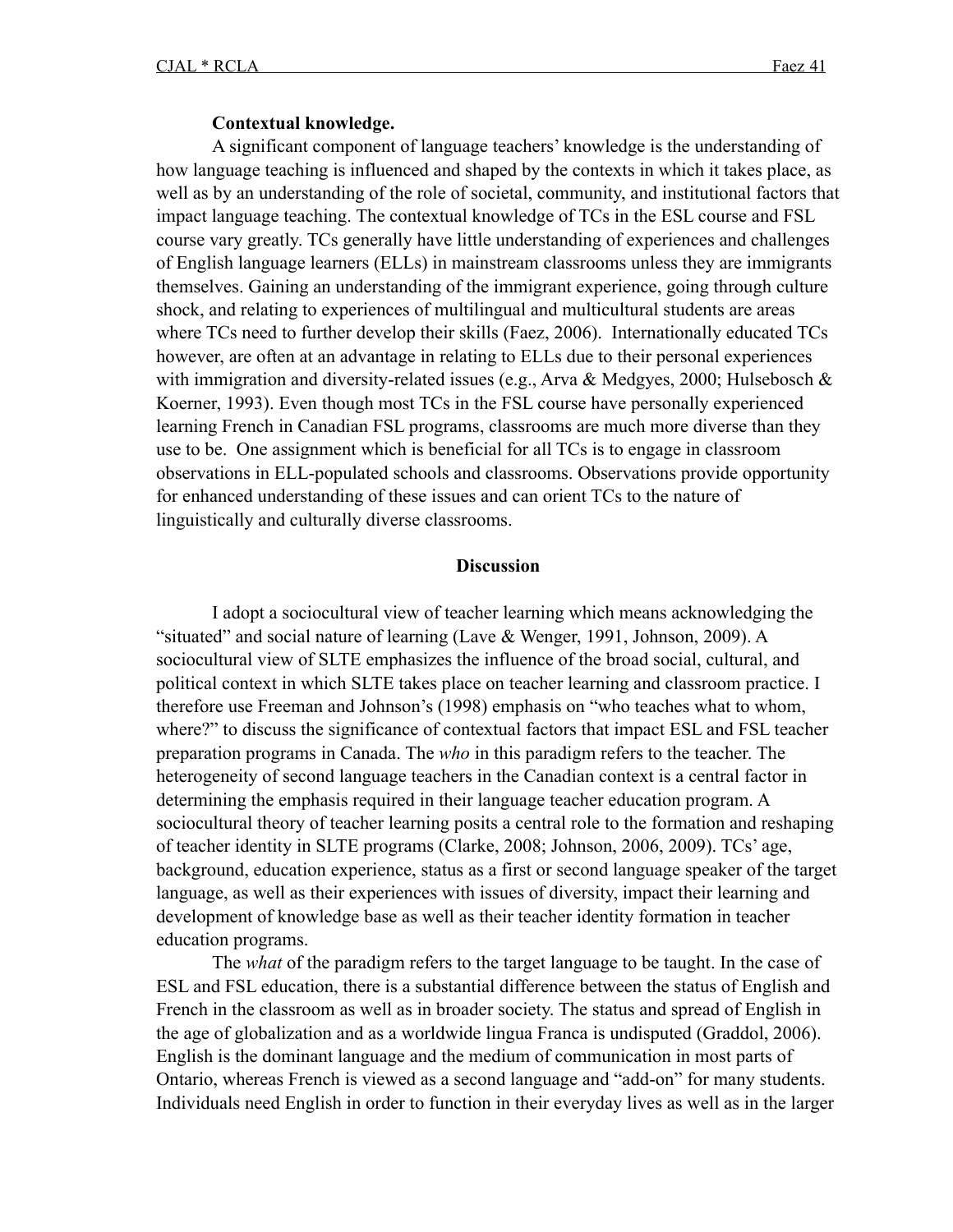society, whereas French proficiency is not as crucial in individuals' day-to-day functioning in Ontario or in their lives overall. English and French posses unequal status and power and, consequently, there is a different level of motivation to learn each of these languages in Ontario public schools, even though Canada is an officially bilingual country.

The *whom* refers to the Ontario K-12 student population. In Ontario, ELLs are placed in regular classrooms according to their age. In some instances, where ELLs have limited language proficiency and where ESL supports are available, these students are placed in pull-ou[t4](#page-14-0) ESL classrooms. Thus, in most cases ESL instruction takes place in mainstream classrooms<sup>[5](#page-14-1)</sup>. In FSL classrooms, despite the growing diversity in Ontario classrooms, all students are learners of French regardless of their status and/or background.

The *where* in the paradigm refers to the social context of the schools and schooling. I use the term school broadly to refer to both teacher education programs as well as Ontario K-12 programs. ESL and FSL teacher education programs in Ontario vary greatly in terms of their location, their student population, the program itself, and attitudes and philosophies espoused in the program. Similarly, the K-12 contexts of schools in Ontario where TCs are expected to start their teaching career are diverse. These different contexts create different opportunities for learning.

Adopting a sociocultural view of teacher learning means moving beyond preparing individual competent teachers who have mastered the curriculum. It means creating conditions for co-construction of knowledge through participation in social practices (Richards, 2008). This includes adopting many ideas and practices of reflection (Schön, 1983) such as dialogic teaching (Richards, 2008), case-based teaching (Farrell 2006, 2007), critical incidents (Farrell 2008), concept mapping (Farrell, 2009), portfolio-based approaches (Little, 2002, 2006, & 2009; Tanner ., Longayroux., Beijaard,& Verloop 2000) and action research (Burns, 2005; Wallace, 1998).

While there are similarities between ESL and FSL teacher preparation and they can benefit from working in collaboration and learning with and form each other, there are contextual differences that I allude to in this paper. These differences support Tedick's (2009) recommendation that, ideally, teachers should be dually licensed in FSL and ESL so they could develop deeper understanding of language issues. Having highlighted some key contextual factors and individual differences that influence the development of ESL and FSL teachers, I emphasize that developing effective teaching skills is a highly individual phenomenon. Thus, ESL and FSL teachers, as well as native and non-native teachers, can all become effective teachers regardless of their status and language background.

<span id="page-14-0"></span>In pull-out ESL classrooms, students are withdrawn from the mainstream classroom to receive English language instruction for a certain period of time.

<span id="page-14-1"></span><sup>5</sup> Readers may comment that ESL instruction does not happen in most regular classrooms and this is an important issue in the education of ELLs. I agree with this comment, but acknowledge that I am using the ESL and FSL classrooms as points of comparison.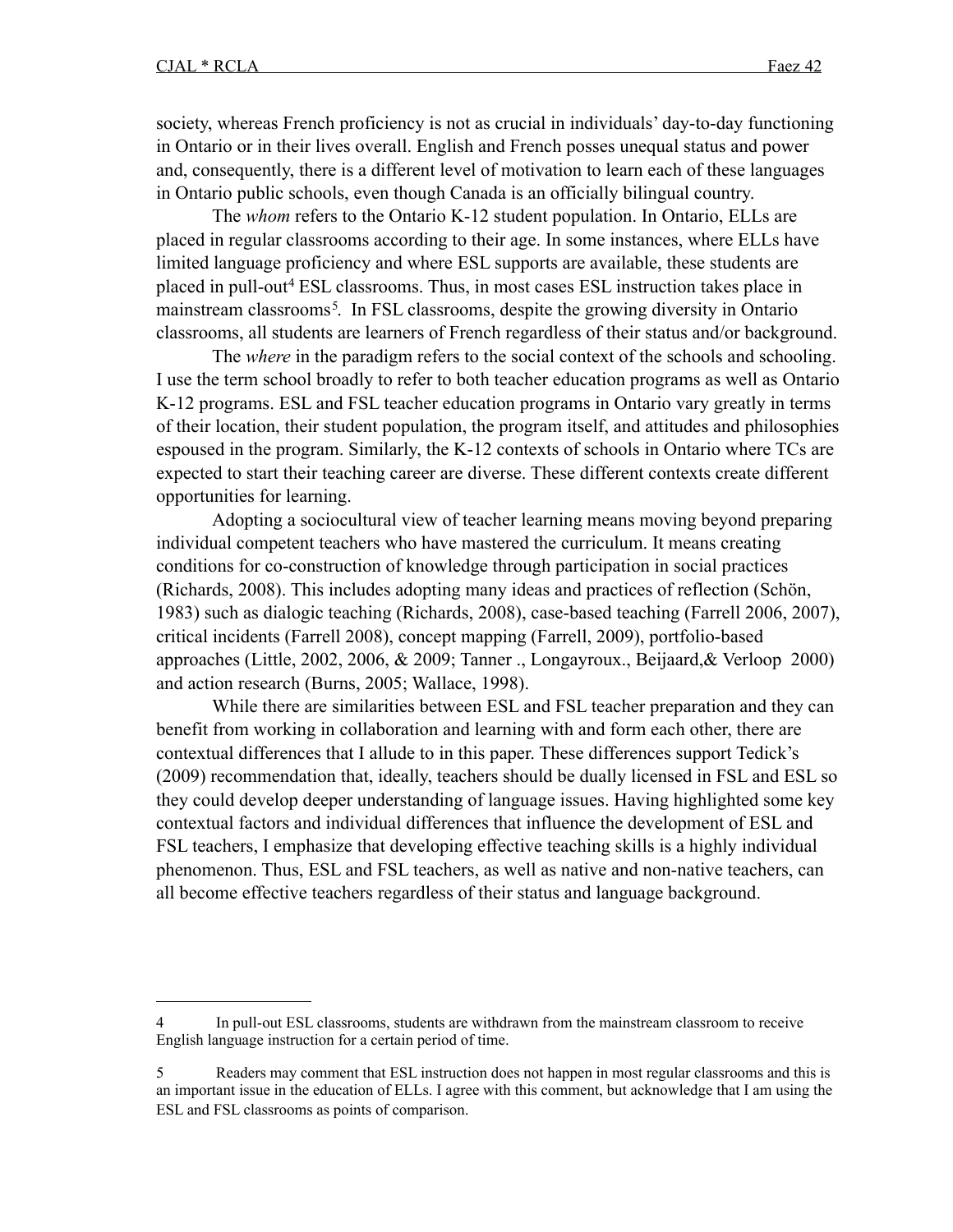#### **Implications and Conclusion**

In this paper, the multiple factors that affect ESL and FSL teacher education programs in Canada have been compared. From this discussion, it is clear that a "one size fits all" approach cannot be adopted to prepare teachers from a variety of linguistic and cultural backgrounds for teaching English and/or French in the increasingly diverse contexts of Ontario classrooms. To do so would result in inadequate preparation of such teachers and ultimately failure for both the students and teachers. Given the multiple factors that differ in Canadian SLTE programs, it is extremely important for such programs to draw on these differences and address them flexibly. Teacher education programs should draw on the varied backgrounds of TCs and address their needs accordingly. For example, FSL TCs may need additional support in developing their oral and written communication skills in French; internationally educated TCs may need support in further advancing their linguistic and cultural competence in English to perform well in Canadian K-12 TCs. Such support services do not currently exist in most teacher education programs in Ontario; therefore,a strong institutional commitment to support these TCs is required in teacher education programs.

It is important that teacher education programs gather adequate background information on applicants to their programs to be able to better prepare them as ESL and FSL teachers. This information is generally not collected from applicants to such programs. Until teacher educators know who these teachers are, what backgrounds and life experiences they have, and what language learning and teaching experiences they hold, it is not possible to appropriately address the issues. It is equally important for teacher educators to develop TCs' understanding and sensitivity to the diversity and the contextual factors they will encounter in their future teaching environments in Ontario. Given the increasingly diverse student populations in Ontario classrooms, language pedagogy should become a mandated component of all teacher education programs in that province. Currently, only a small percentage of TCs are receiving introductory courses to language pedagogy in most teacher education programs.

By drawing on the work of key authors and main dialogues in the field of second language education, as well as my professional judgement, I have attempted to address some key contextual factors that contribute to further understandings of SLTE programs in Canada. I have sought to show that there are some general issues and patterns in ESL and FSL teacher preparation programs, but there is also great variability in terms of the TC population, target language, student population, and teaching contexts. Effective teacher education programs in Ontario need to be mindful of the multitude of factors that impact ESL and FSL teacher education in Canada.

#### **References**

Almarza, G. (1996). Student foreign language teacher's knowledge growth. In D. Freeman & J. C. Richards (Eds.), *Teacher learning in language teaching* (pp. 50-78)*.* Cambridge, UK: Cambridge University Press.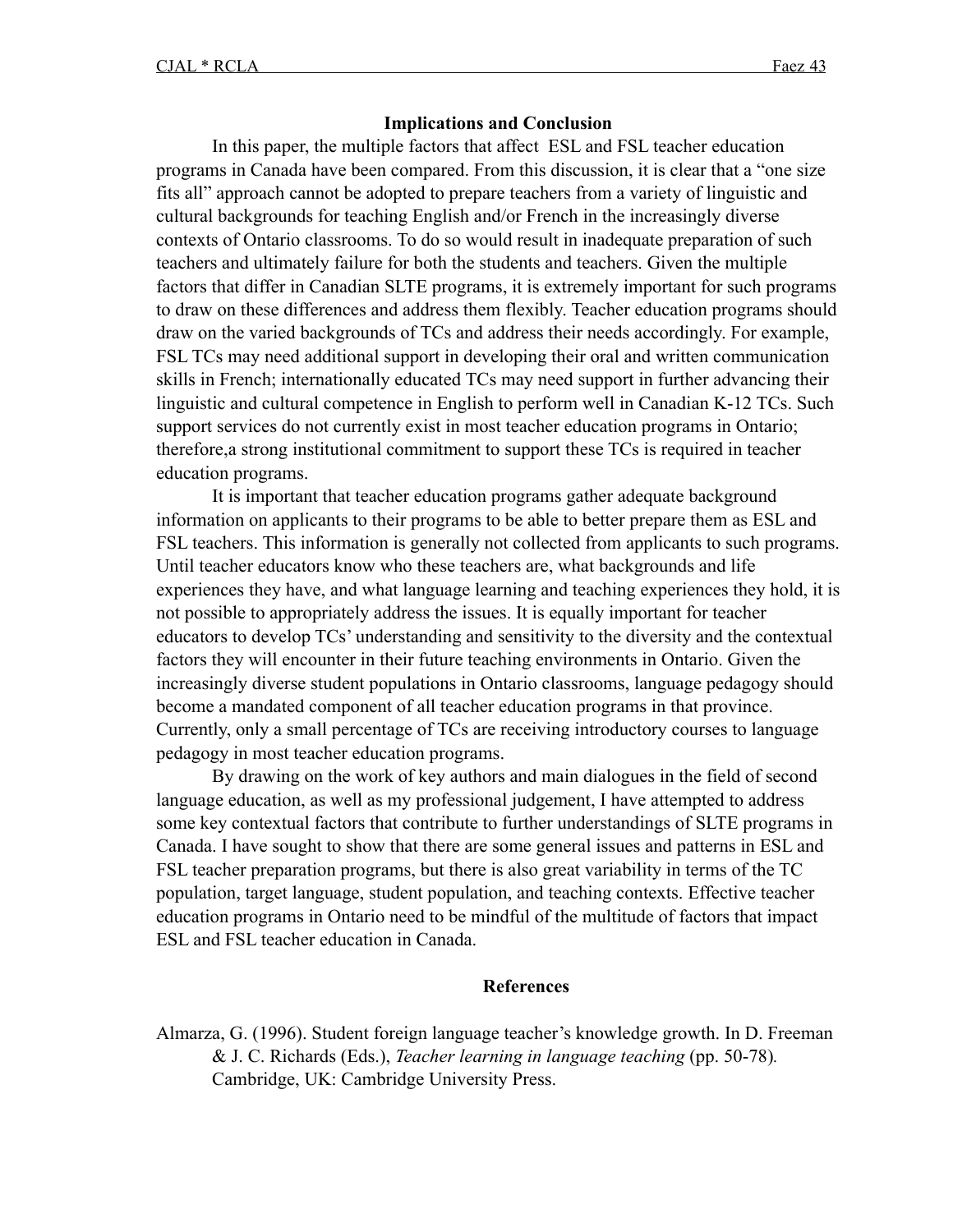- Andrews, S. (1999). Why do L2 teachers need to 'know about the language'? Teacher metalinguistic awareness and input for learning. *Language and Education, 13*(3), 161–177.
- Andrews, S. (2001). The language awareness of the L2 teacher: Its impact upon pedagogical practice. *Language Awareness, 10*(2-3), 75–90.
- Arva, V., & Medgyes, P. (2000). Native and non-native teachers in the classroom*. System, 28*, 355–372.
- Bailey, K. (2002). Declarative knowledge, procedural knowledge, and varieties of English we teach. *NNEST Newsletter, 4*(2), 1–5.
- Barratt, L., & Kontra, H. (2000). Native-English speaking teachers in cultures other than their own. *TESOL Journal, 3,* 19-23.
- Bartels, N. (2005). *Applied linguistics and language teacher education.* New York: Springer.
- Basturkmen, H., Loewen, S., & Ellis, R. (2004). Teachers' stated beliefs about incidental focus on form and their classroom practices. *Applied Linguistics, 25,* 243–272.
- Bayliss, D.,& Vignola, M. J. (2007). Training non-native second language teachers: The case of anglophone FSL TCs. *The Canadian Modern Language Review / La revue canadienne des langues modernes, 63*(3), 371–398.
- Borg, S. (2003). Teacher cognition in language teaching: A review of research on what language teachers think, know, believe and do. *Language Teaching, 36*(2), 81-109.
- Borg, S. (2006). *Teacher education and language education.* London: Continuum.
- Borg, S. (2010). Language teacher research engagement. *Language teaching, 43*(4) 391-429.
- Braine, G. (Ed.). (1999). *Non-native educators in English language teaching*. Hillsdale, NJ: Erlbaum.
- Breen, M. P. (1991). Understanding the language teacher. In R. Phillipson, E. Kellerman, L. Selinker, M. Sharwood Smith, & M. Swain (Eds.), *Foreign/second language pedagogy research* (pp. 213-233)*.* Clevedon, UK: Multilingual Matters.
- Burns, A. (2005). Action research: An evolving paradigm? *Language Teaching, 38*(2), 57– 74.
- Cadman, K. (2000). 'Voices in the air': Evaluations of the learning experiences of international postgraduates and their supervisors. *Teaching in Higher Education, 5*, 475–491.
- Citizenship and Immigration Canada. (2009). *Facts and figures: Immigration overview Permanent and temporary residents.* Available at [http://www.cic.gc.ca/english/pdf/](http://www.cic.gc.ca/english/pdf/research-stats/facts2008.pdf) [research-stats/facts2008.pdf](http://www.cic.gc.ca/english/pdf/research-stats/facts2008.pdf)
- Clandinin, D. J., & Connelly, F. M. (1987). Teachers' personal knowledge: What counts as personal in studies of the personal. *Journal of Curriculum Studies, 19*, 487–500.
- Clandinin, D. J., & Connelly, F. M. (1991). Narrative and story in practice and research. In D. Schön (Ed.), *The reflective turn: Case studies in and on educational practice* (pp. 258-281)*.* New York: Teachers College Press.
- Clarke, M. (2008). Language teacher identities: Co-constructing discourse and community. Multilingual Matters.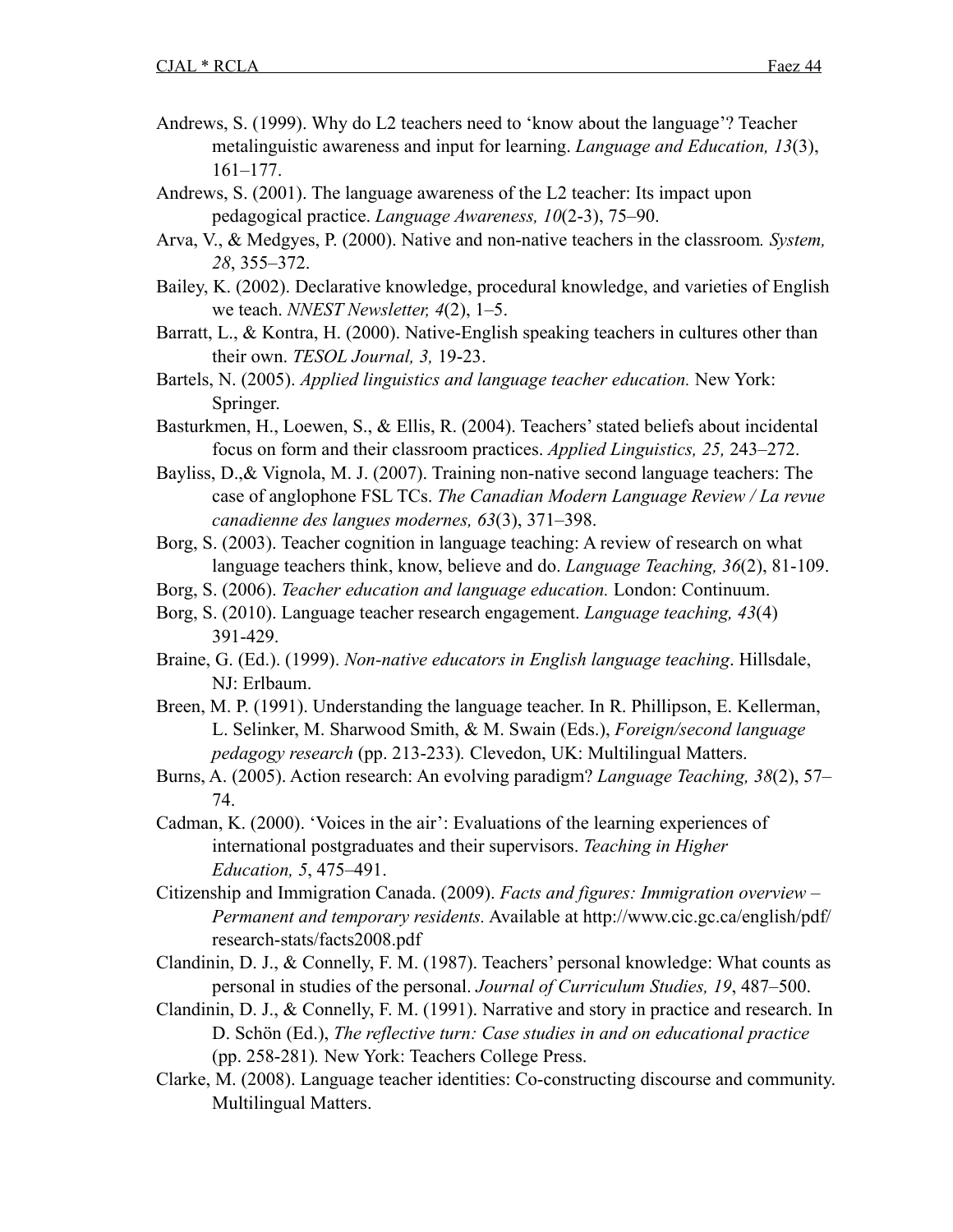- Cochran-Smith, M., Feiman-Nemser, S., McIntyre, D. J., & Demers, K. E. (2008). *Handbook of research on teacher education: Enduring questions in changing contexts* (3rd ed). New York: Routledge.
- Coelho, E. (2004). *Adding English: A guide to teaching in multilingual schools*. Toronto: Pippin.
- Cook, V. (2005) Basing teaching on the L2 user. In E. Llurda (Ed.), *Non-native language teachers: Perceptions, challenges and contributions to the profession* (pp. 47-61). New York: Springer.
- Cowan, R. (2008). The teacher's grammar of English: A course book and reference guide. New York: Cambridge University Press.
- Crandall, J. A. (2000). Language teacher education. *Annual Review of Applied Linguistics, 20*, 34-55.
- Day, R. (1993). Models and the knowledge base of second language teacher education. *University of Hawaii's Working Papers in ESL*, *11*(2), 1–13.
- Day, R. R., & Conklin, G. (1992). *The knowledge base in ESL/EFL teacher education*. Paper presented at the 1992 TESOL Conference, Vancouver, Canada.
- Donato, R. (2009). Teacher education in the age of standards of professional practice. *The Modern Language Journal, 93*(2), 267-270.
- Elbaz, F. (1983). *Teacher thinking: A study of practical knowledge.* London: Croom Helm.
- Eland, A. (2001). *Intersection of academics and culture: The academic experience of international graduate students* (Doctoral dissertation). University of Minnesota, USA.
- Ellis, E. (2004). The invisible multilingual teacher: the contribution of language background to Australian ESL teachers' professional knowledge and beliefs. *The international Journal of Multilingualism, 1*(2), 90-108.
- Ellis, E. (2006). Language learning experience as a contributor to ESOL teacher cognition. *TESL-EJ, 10*(1), A-3.
- Faez, F. (2006, June). *Professional identity development of teacher candidates from diverse backgrounds: Perceptions of experiences, role of language, and teaching responsibilities.* Paper presented at the Joint AAAL & ACLA/CAAL conference, Montreal, Canada.
- Faez, F. (2007). *Preparing diverse teachers for diverse students: Perceptions of linguistic identity, experiences and teaching responsibilities in a Canadian teacher education program* (Doctoral dissertation.) Ontario Institute for Studies in Education of the University of Toronto, Canada.
- Faez, F. (2008). Support for English language learners in kindergarten through twelfthgrade classrooms: Are internationally educated teachers better positioned? In M. Mantero, P .C. Miller, & J. Watzke (Eds*.*), *Readings in language studies, volume 1: Language across disciplinary boundaries* (pp. 579-596)*.* St. Louis, MO: International Society for Language Studies
- Farrell, T. S. C. (2006). Learning to teach English language: Imposing order. *System, 34*(2), 211-221.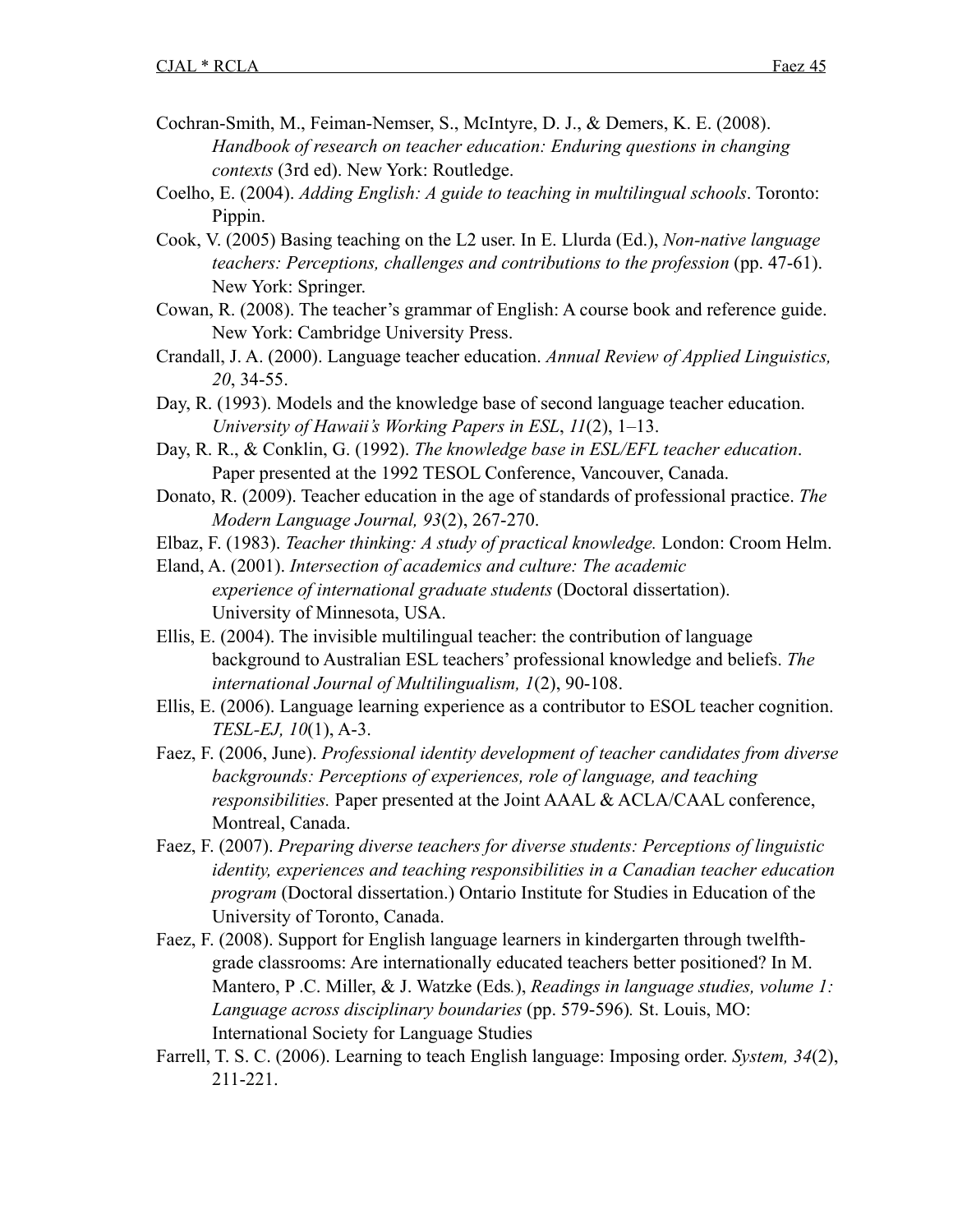- Farrell, T. S. C. (2007). Promoting reflection in language teacher education through casebased teaching. *The New English Teacher, 1*, 61-70.
- Farrell, T. S. C. (2008) Critical incidents in ELT initial teacher training. *ELT Journal, 62*(1), 3-10.
- Farrell, T. S. C. (2009). Critical reflection in a TESL course: Mapping conceptual change. *ELT Journal, 63*(3), 221-229.
- Freeman, D., & Johnson, K. E. (1998). Reconceptualizing the knowledge base of language teacher education. *TESOL Quarterly*, *32*, 397–417.
- Freeman, D., & Johnson, K. E. (2005). Toward linking teacher knowledge and student learning. In D. J. Tedick (Ed.), *Second language teacher education: International perspectives* (pp. 5-24). Mahwah, NJ: Lawrence Erlbaum.
- Gagné, A., Faez, F., & Lawrence, G. (2007, March). *Linguistic and cultural support for immigrant teachers.* Paper presented at the TESOL Annual Convention, Seattle, Washington.
- Golombek, P. R. (1998). A study of language teachers' personal practical knowledge. *TESOL Quarterly*, *32*, 447–464.
- Government of Canada, Privy Council Office. (2003). *The next act: New momentum for Canada's linguistic duality. Action plan for official languages.* Ottawa, ON: Author.
- Graddol, D. (2006). *English next.* London: The British Council.
- Grossman, P. (1990). *The making of a teacher.* New York: Teachers College Press.
- Grossman, P. L. (1995). Teachers' knowledge. In L.W. Anderson (Ed.), *International encyclopedia of teaching and teacher education* (2nd ed) (pp. 20-24). Tarrytown, NY: Pergamon.
- Guntermann, G. (Ed.). (1993). *Developing language teachers for a changing world.* Lincolnwood, IL: National Textbook.
- Hillocks, G. J. (1999). *Ways of thinking, ways of teaching.* New York: Teachers College Press.
- Hofstede, G. (2001). *Culture's consequences: Comparing values, behaviors, institutions, and organizations across nations* (2nd ed). Thousand Oaks, CA: Sage.
- Hulsebosch, P. & Koerner, M. (1993). *What does cultural identity have to do with the preparation of teachers?* Paper presented at the Annual Meeting of the National Council of Teachers of English, Pittsburg, PA. (ERIC Document No. 403554)
- Inbar, O. (1999). *Native and non-native English teachers: Investigation of construct and perceptions*(Doctoral dissertation). The School of Education at Tel-Aviv University, Israel.
- Johnson, K. E. (2006). The sociocultural turn and its challenges for second language teacher education. *TESOL Quarterly, 40* (1), 235-257.
- Johnson, K. (2009). *Second language teacher education: A sociocultural perspective.* New York: Routledge.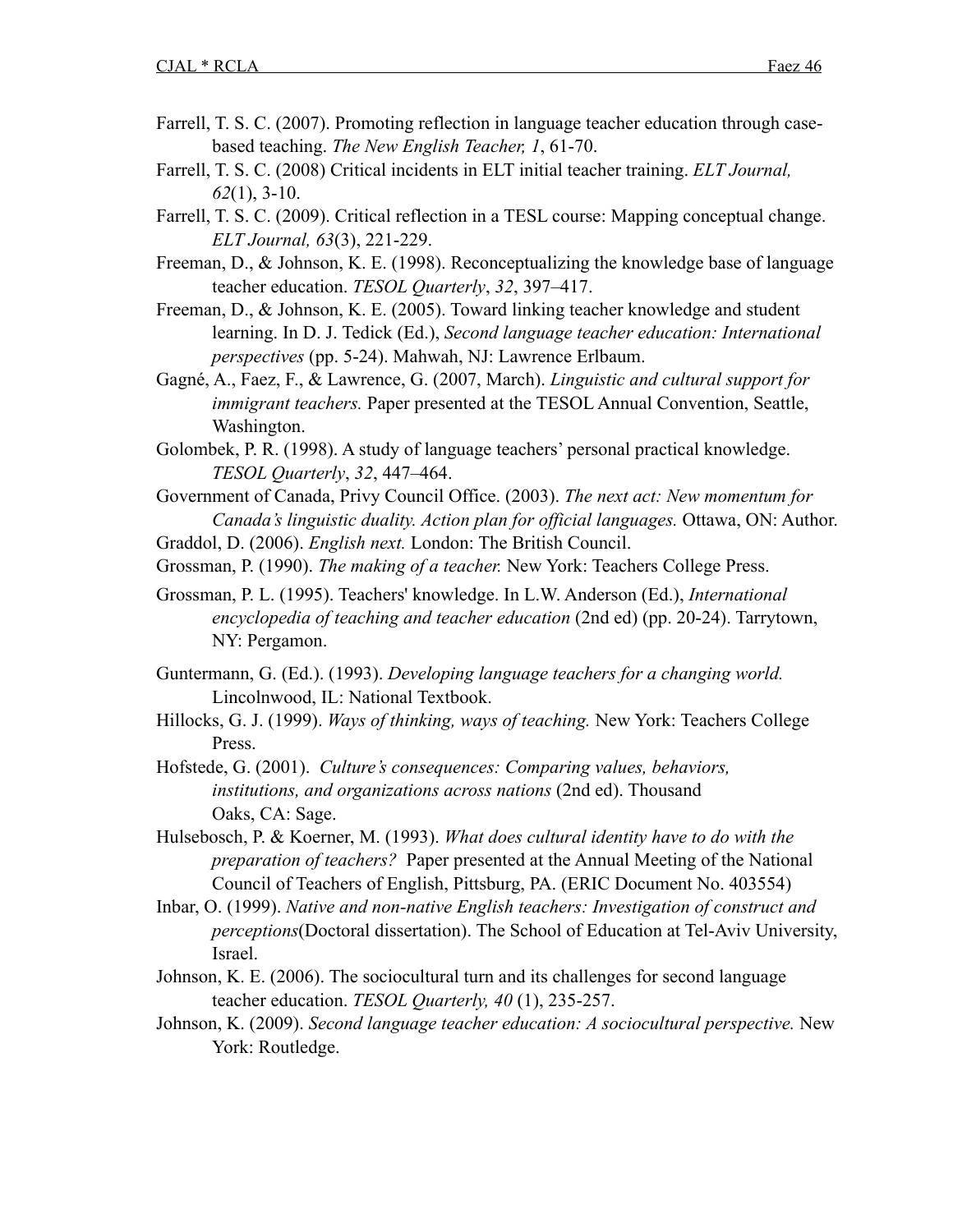- Johnston, B., & Goettsch, K. (2000). In search of the knowledge base of language teaching: Explanations by experienced teachers. *The Canadian Modern Language Review*, *56*(3), 437–468.
- Kamhi-Stein, L., Aagard, A., Ching, A., Paik, M. S., & Sasser, L. (2004). Teaching in kindergarten through grade 12 programs: Perceptions of native and nonnative speaking practitioners. In L. D. Lamhi-Stein (Ed.), *Learning and teaching from experience: Perspectives on nonnative English speaking professionals* (pp. 81-99). Ann Arbor: The University of Michigan Press.
- Lafayette, R. C. (1993). Subject-matter content: What every foreign language teacher needs to know. In G. Guntermann (Ed.), *Developing language teachers for a changing world* (pp. 125-157). Lincolnwood, IL: National Textbook.
- Lantolf, J. P. (2000). *Sociocultural theory and second language learning*. Oxford, UK: Oxford University Press.
- Lantolf, J. P. (2009). Knowledge of language in foreign language teacher education. *The Modern Language Journal, 93*(2), 270-274.
- Lapkin, S., Mady, C., & Arnott, S. (2005). *Preparing to profile the FSL teacher in Canada 2005-2006: A literature review.* Toronto: Modern Language Centre, Ontario Institute for Studies in Education.
- Lave, J., & Wenger, E. (1991). *Situated learning: Legitimate peripheral participation.* New York: Cambridge University Press.
- LeGros, N. (2010). *Developing teaching communication competence in international graduate students* (Master's thesis). University of Western Ontario. Canada.
- Leinhardt, G. (1988). Situated knowledge and expertise in teaching. In J. Calderhead (Ed.), *Teachers' professional learning* (pp. 146-168). London: Falmer Press.
- Li, D. (1998). It's always more difficult than you plan and imagine: Teachers' perceived difficulties in introducing the communicative approach in South Korea. *TESOL Quarterly, 32*, 677-703.
- Little, D. (2002). The European Language Portfolio: Structure, origins, implementation and challenges. *Language Teaching, 35*, 182–189.
- Little, D. (2006). The Common European Framework of Reference for Languages: Contents, purpose, origin, reception and impact. *Language Teaching, 39* (3), 167-190.
- Little, D. (2009). *The European Language Portfolio: where pedagogy and assessment meet*. Strasbourg: Council of Europe.
- Lortie, D. (1975). *Schoolteacher: A sociological study.* Chicago: University of Chicago Press.
- Mattheoudakis, K. M. (2007). Tracking changes in pre-service EFL teacher beliefs in Greece: A longitudinal study. *Teaching and Teacher Education, 23*, 1272-1288.
- Mawhinney, H., & Xu. F. 1997. Reconstructing the professional identity of foreign-trained teachers in Ontario schools. *TESOL Quarterly, 31*(4), 632–639.
- Medgyes, P. (1992). Native or nonnative: Who's worth more? *ELT Journal, 46,* 340-349.
- Medgyes, P. (1994). *Non-natives in ELT.* London: Macmillan.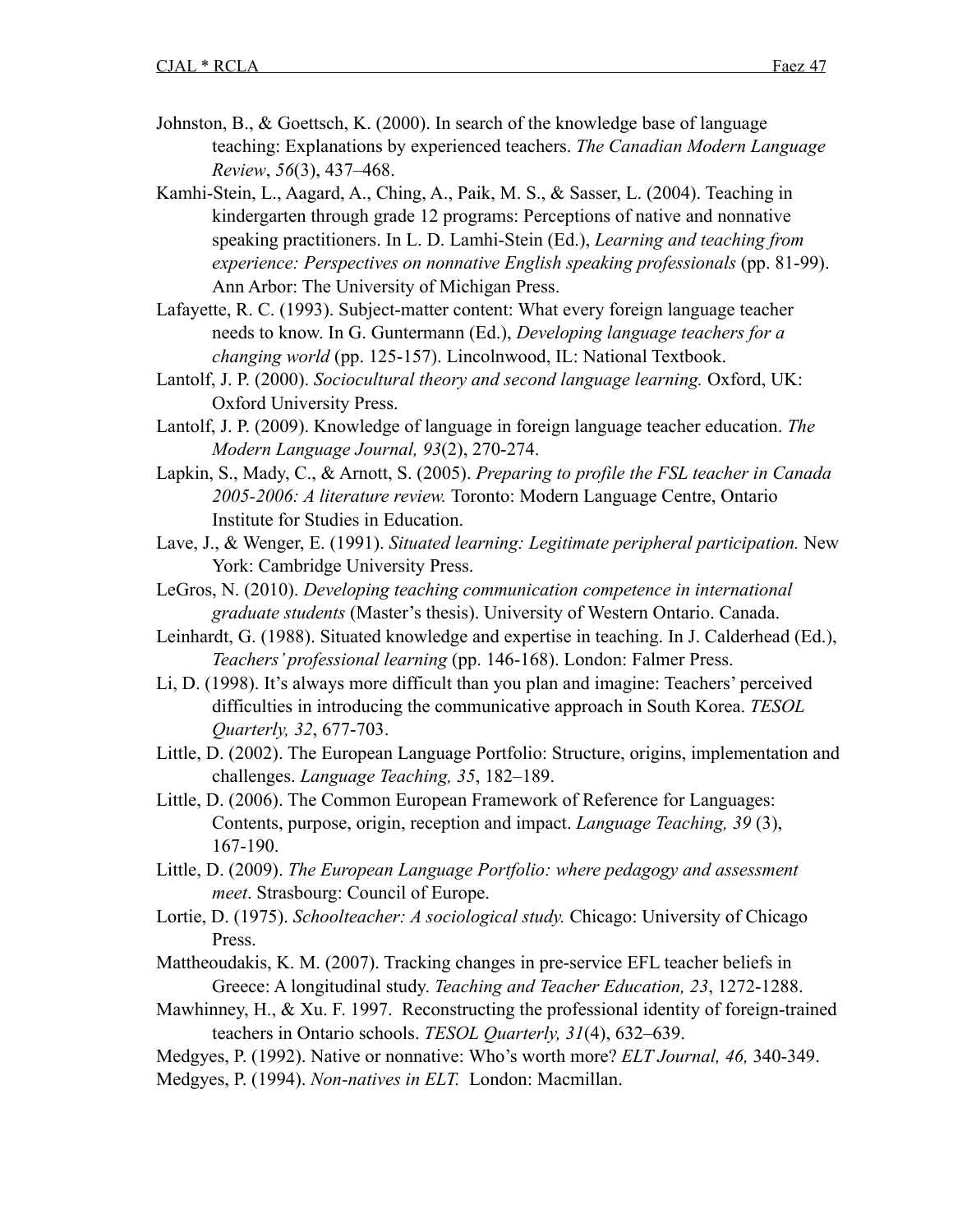- Medgyes, P. (2001). When the teacher is a non-native speaker. In M. Celce-Murcia (Ed.), *Teaching English as a second or foreign language.* Boston: Heinle & Heinle.
- NCATE. National Council for Accreditation of Teacher Education. (2008). Available at <http://www.ncate.org/ProgramStandards/ACTFL/ACTFLWebReport-July1.doc>
- Ontario Ministry of Education. (1999). The Ontario curriculum, Grades 9-12.: English as a second language and English literacy development. Ottawa, ON: Ministry of Education.
- Peacock, M. (2001). Pre-service teachers' beliefs about second language earning: A longitudinal study. *System, 29,* 177–195.
- People for Education. (2009). *Wanted: A renewed vision for public education. People for Education annual report on Ontario's public schools 2009.* Toronto, ON: People for Education.
- Polanyi, M. (1983/1966). *The tacit dimension.* Garden City, NJ: Doubleday.
- Reves, T. & Medgyes, P. (1994). The non-native English speaking EFL/ESL teacher's selfimage: An international survey. *System, 22,* 353–367.
- Richards, J. C. (1990). The dilemma of teacher education in second language teaching. In J. C. Richards & D. Nunan (Eds.), *Second language teacher education* (pp. 3-15). New York: Cambridge University Press.
- Richards, J. (1998). The scope of second language teacher education. In *Beyond training* (pp. 1-30)*.* Cambridge, UK: Cambridge University Press.
- Richards, J. (2008). Second language teacher education today. *RELC Journal*, 39(2), 158-177.
- Roach, K. D., Cornett-Devito, M. M., & Devito, R. (2005). A Cross-cultural comparison of instructor communication in American and French classrooms. *Communication Quarterly*, *53*(1), 87–107.
- Ryle, G. (1949). *The concept of mind.* London: Hutchinson.
- Salvatori, M. (2009). A Canadian perspective on language teacher education: Challenges and opportunities. *The Modern Language Journal*, *93*(2), 287-291.
- Salvatori, M., & MacFarlane, A. (2009). *Profile and pathways: Supports for developing FSL teachers' pedagogical, linguistic, and cultural competencies.* Canadian Association of Second Language Teachers. Retrieved from [http://www.caslt.org/](http://www.caslt.org/pdf/en/what-we-do/caslt-panorama-profilepathways-e.pdf) [pdf/en/what-we-do/caslt-panorama-profilepathways-e.pdf](http://www.caslt.org/pdf/en/what-we-do/caslt-panorama-profilepathways-e.pdf)
- Schön, D. A. (1983). *The reflective practioner.* London: Basic Books.
- Shulman, L. (1987). Knowledge and teaching: Foundations of the new reform. *Harvard Educational Review, 57*(1), 1–22.
- Tang, C. (1997). The identity of the nonnative ESL teacher: On the power and status of nonnative ESL teachers, *TESOL Quarterly, 31*(3)*,* 577–580.
- Tanner, R., Longayroux, D., Beijaard, D., & Verloop, N. (2000). Piloting portfolios: Using portfolios in pre-service teacher education. *ELT Journal, 54*(1), 20–30.
- Tarone & Allwright (2005). Second language teacher learning and student second language learning: Shaping the knowledge base. In D. J. Tedick (Ed.), *Second language teacher education: International perspectives* (pp. 5-24). Mahwah, NJ: Lawrence Erlbaum.